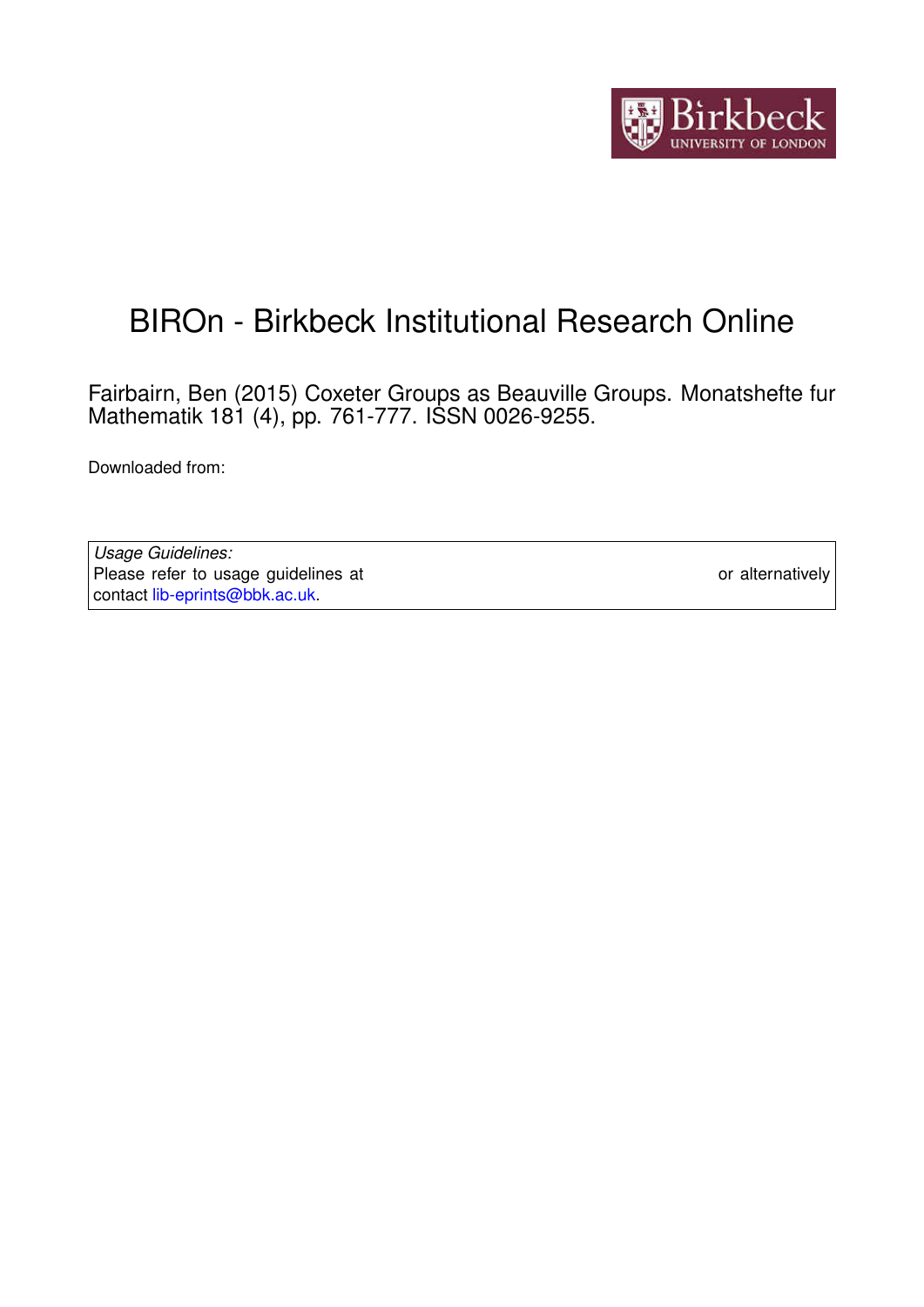# COXETER GROUPS AS BEAUVILLE GROUPS

### BEN FAIRBAIRN

ABSTRACT. We generalize earlier work of Fuertes and González-Diez as well as earlier work of Bauer, Catanese and Grunewald by classifying which of the irreducible Coxeter groups are (strongly real) Beauville groups. We also make partial progress on the much more difficult question of which Coxeter groups are Beauville groups in general as well as discussing the related question of which Coxeter groups can be used in the construction of mixed Beauville groups.

Keywords: Coxeter group, Beauville group, Beauville structure, Beauville surface, real surface

2000 Mathematics Subject Classification: 20F55, 14J29, 30F50, 14J10, 14M99, 20D99, 30F99

Acknowledgement The author wishes to express his deepest gratitude to his colleague Professor Sarah Hart and to Professor Christopher Parker for extremely helpful comments on earlier drafts of this work.

#### 1. INTRODUCTION

<span id="page-1-1"></span>We begin with our main definition.

<span id="page-1-0"></span>**Definition 1.1.** Let G be a finite group and for  $g, h \in G$  let

|G|

$$
\Sigma(g, h) := \bigcup_{i=1}^{|G|} \bigcup_{k \in G} \{ (g^i)^k, (h^i)^k, ((gh)^i)^k \}.
$$

A set of elements  $\{\{x_1, y_1\}, \{x_2, y_2\}\} \subset G \times G$  is an unmixed Beauville structure of G if and only if  $\langle x_1, y_1 \rangle = \langle x_2, y_2 \rangle = G$  and

$$
(\dagger) \qquad \qquad \Sigma(x_1, y_1) \cap \Sigma(x_2, y_2) = \{e\}.
$$

If G has an unmixed Beauville structure then we call G an unmixed Beauville group or simply a Beauville group.

In some places in the literature authors have stated the above definition in terms of spherical systems of generators of length 3, meaning a triple (as opposed to a pair) of generators  $\{x, y, z\}$  with  $xyz = e$ , but we omit  $z = (xy)^{-1}$  from our notation here. Furthermore, many earlier papers on Beauville structures add the condition that for  $i = 1, 2$  we have

$$
o(x_i)^{-1} + o(y_i)^{-1} + o(x_iy_i)^{-1} < 1,
$$

but this condition was subsequently found to be unnecessary [\[4\]](#page-13-0).

Beauville groups were originally introduced in connection with a class of complex surfaces of general type known as Beauville surfaces. Very roughly speaking these surfaces are defined by taking a product of two Riemann surfaces  $\mathcal{C} \times \mathcal{C}'$  and quotienting out the action of a finite group  $G$  on this product giving us the variety  $(C \times C')/G$ . These surfaces possess many useful geometric properties: their automorphism groups [\[23\]](#page-14-0) and fundamental groups [\[7\]](#page-14-1) are relatively easy to compute and these surfaces are rigid surfaces in the sense of admitting no non-trivial deformations [\[6\]](#page-14-2) and thus correspond to isolated points in the moduli space of surfaces of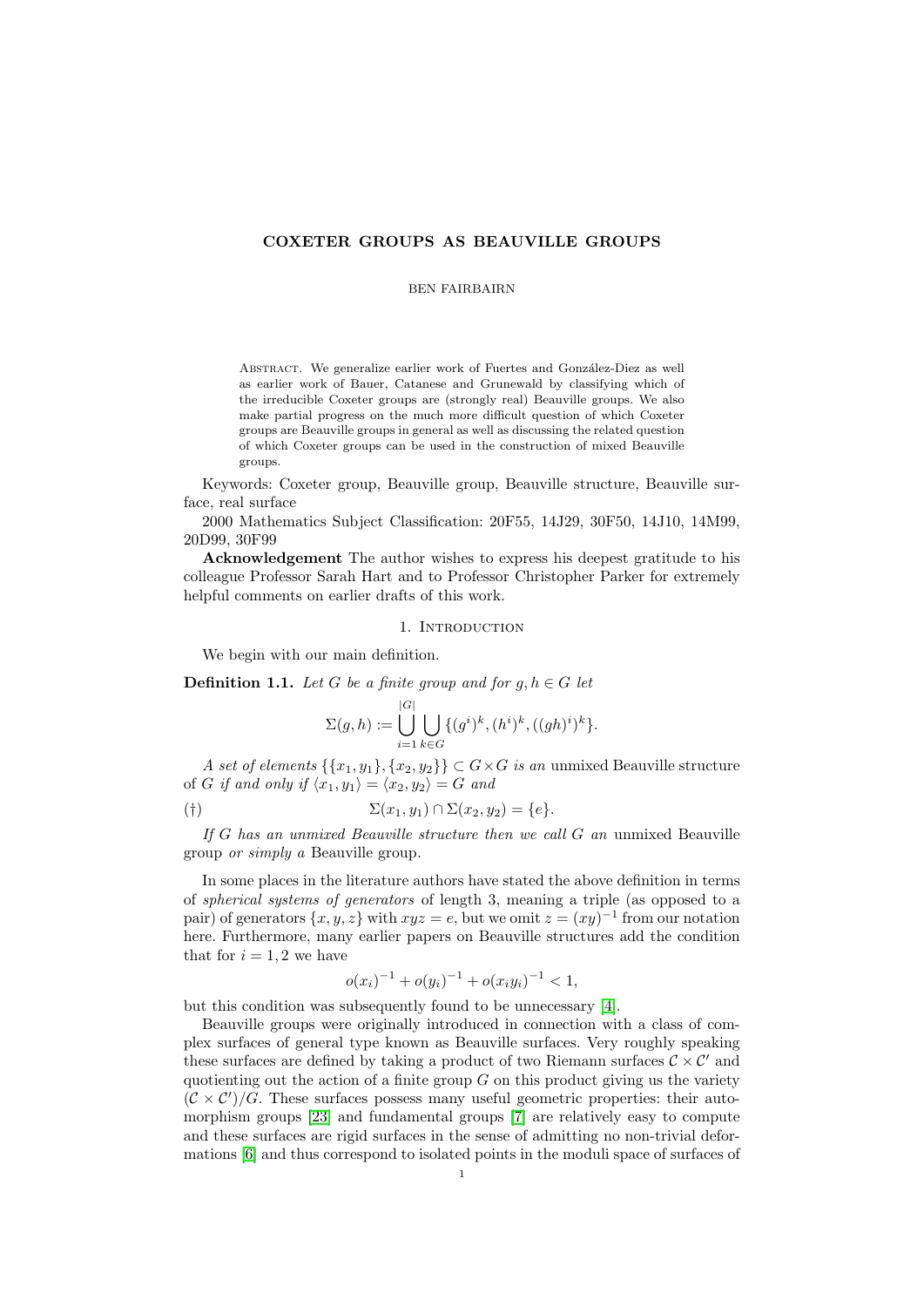general type. As a consequence they are useful for testing conjectures and providing cheap counterexamples (most notably the Friedman-Morgan "speculation" — see [\[6,](#page-14-2) Section 7] for details). Several authors have produced excellent surveys on these and closely related matters in recent years including [\[5,](#page-14-3) [9,](#page-14-4) [22,](#page-14-5) [26,](#page-14-6) [28\]](#page-14-7).

Complex surfaces sometimes have an additional structure analogous to complex conjugation. In the case of Beauville surfaces, the existence of such a function can be encoded in terms of the Beauville structure as follows.

**Definition 1.2.** Let G be a Beauville group and let  $X = \{\{x_1, y_1\}, \{x_2, y_2\}\}\$ be a Beauville structure for G. We say that  $G$  and  $X$  are strongly real if there exists an automorphism  $\phi \in Aut(G)$  and elements  $g_i \in G$  for  $i = 1, 2$  such that

$$
g_i \phi(x_i) g_i^{-1} = x_i^{-1}
$$
 and  $g_i \phi(y_i) g_i^{-1} = y_i^{-1}$ 

for  $i = 1, 2$ .

In practice we often take  $g_1 = g_2 = e$  in this definition.

In [\[4,](#page-13-0) Section 3.2] Bauer, Catanese and Grunewald pose the general question "which [finite] groups admit Beauville structures?" as well as the more difficult question of which Beauville groups are strongly real Beauville groups. Many authors have investigated these questions for several classes of finite groups including abelian groups [\[7\]](#page-14-1); symmetric groups [\[4,](#page-13-0) [17\]](#page-14-8) as well as decorations of simple groups more generally [\[11,](#page-14-9) [18,](#page-14-10) [13,](#page-14-11) [14,](#page-14-12) [19,](#page-14-13) [20\]](#page-14-14); characteristically simple groups [\[8,](#page-14-15) [10,](#page-14-16) [24,](#page-14-17) [25\]](#page-14-18) and nilpotent groups [\[1,](#page-13-1) [2,](#page-13-2) [3,](#page-13-3) [8,](#page-14-15) [16,](#page-14-19) [27\]](#page-14-20) (this list of references is by no means exhaustive!) Here we extend this list by considering Coxeter groups. First we classify which of the irreducible Coxeter groups are (strongly real) Beauville groups.

<span id="page-2-0"></span>**Theorem 1.3.** Every finite irreducible Coxeter group is a strongly real Beauville group aside from the groups of type:

- (a) A<sub>n</sub> for  $n \leq 3$ ;
- (b)  $B_n$  for  $n \leq 4$ ;
- (c)  $D_n$  for  $n \leq 4$ ;
- (d)  $F_4$  and  $H_3$  and
- (e)  $I_2(k)$  for any k.

Whilst the classification of strongly real Beauville Coxeter groups is in general somewhat more tricky (see the comment in Section [5\)](#page-11-0), we can at least get most of the way.

<span id="page-2-1"></span>Corollary 1.4. No product of three or more irreducible Coxeter groups is a Beauville group. Furthermore,  $K_1 \times K_2$  is a strongly real Beauville group if  $K_1$  and  $K_2$  are strongly real irreducible Coxeter Beauville groups not of type  $B_n$ .

As a consequence of the proof of Theorem [1.3](#page-2-0) we have the following.

Corollary 1.5. An irreducible Coxeter group is a Beauville group if and only if it is a strongly real Beauville group.

For the basic definitions and notation for Coxeter groups used throughout this paper we refer the reader to [\[21\]](#page-14-21).

This paper is organised as follows. In Sections 2 and 3 we will prove Theorem [1.3](#page-2-0) in the cases of types  $B_n$  and  $D_n$  respectively before going onto to discuss the exceptional groups in Section 4. In Section 5 we pull together the work of the earlier parts to complete the proof of Theorem [1.3](#page-2-0) and its corollaries along with a discussion as to why it is difficult to extend these results further. Finally in Section 6 we discuss mixed and mixable Beauville groups, in which the curves  $\mathcal C$  and  $\mathcal C'$  are interchanged by the action of the group on  $C \times C'$ , that we will define more precisely there.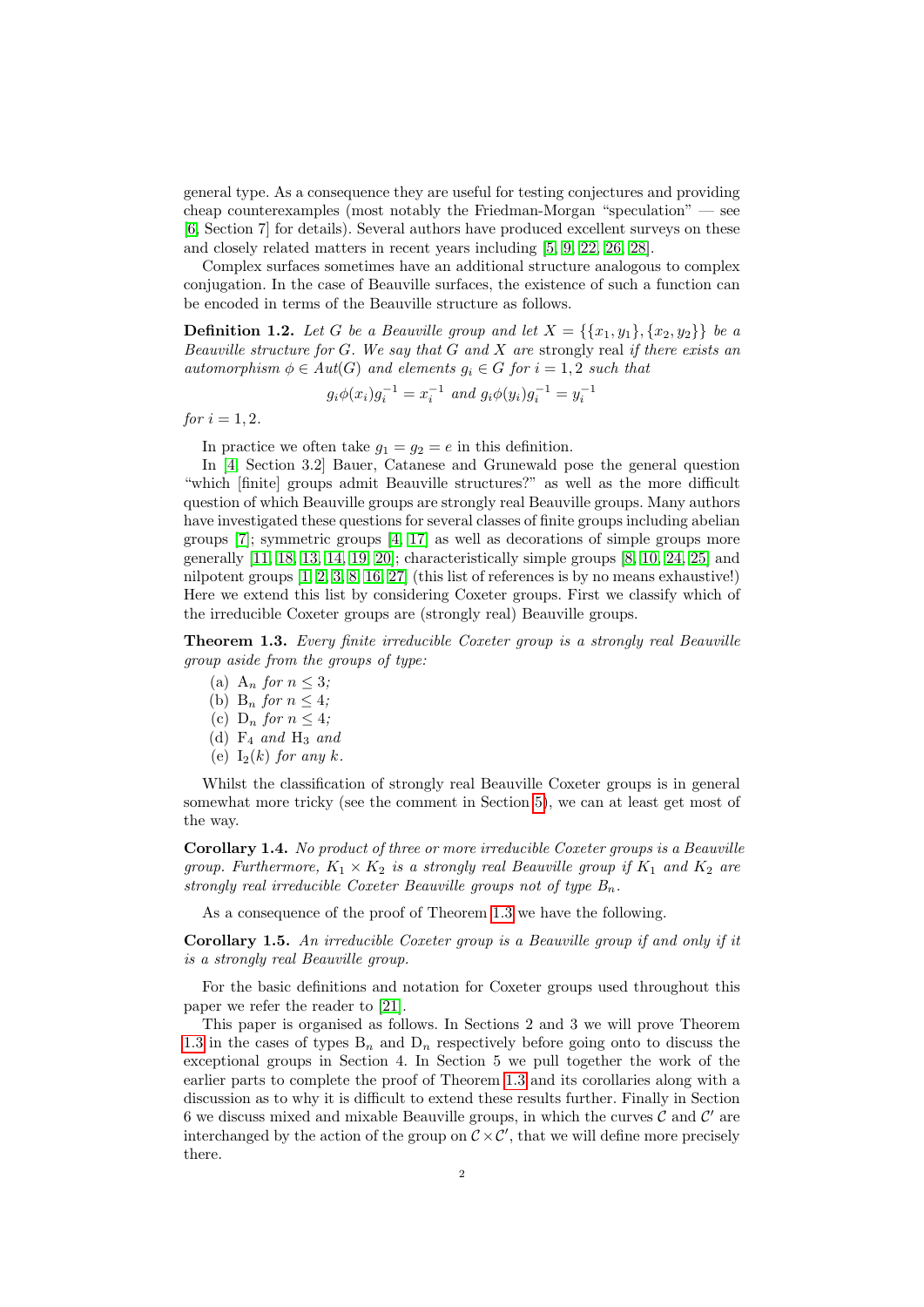## 2. COXETER GROUPS OF TYPE  $B_n$

<span id="page-3-2"></span>In this section we prove Theorem [1.3](#page-2-0) for the groups of type  $B_n$ .

Recall that matrix is 'monomial' if it has precisely one non-zero entry in each row and column. For any positive integer n the Coxeter group  $W(B_n)$  has a degree  $n$  irreducible ordinary representation in which every element of the group is represented by a monomial matrix in which all of the non-zero entries are equal to  $\pm 1$ . In particular, this means that elements of the group can be represented by expressing a matrix as a permutation with an indication of which columns contain a −1 rather than a 1. We do this by underlining any number corresponding to a column containing a  $-1$ . This can sometimes lead to a slightly odd way of expressing a permutation with cycles of length one being included to indicate an entry of the matrix equal to  $-1$  whilst not including other cycles of length one. For example, we write

$$
(1, 2, 3)(5)
$$
 for 
$$
\begin{pmatrix} \cdot & \cdot & 1 & \cdot & \cdot \\ 1 & \cdot & \cdot & \cdot & \cdot \\ \cdot & -1 & \cdot & \cdot & \cdot \\ \cdot & \cdot & \cdot & 1 & \cdot \\ \cdot & \cdot & \cdot & -1 \end{pmatrix}.
$$

In this section and the next we shall repeatedly make use of the following recent general result of Jones [\[24,](#page-14-17) Proposition 6.1] (the special case in which the length of the cycle must be a prime number is a clasical result due to Jordan, itself generalised by a more recent result of Neumann in which the length of the cycle can be a prime power).

<span id="page-3-0"></span>**Lemma 2.1.** Let  $H$  be a primitive permutation group of degree n. If  $H$  contains a cycle of length m where  $2 \le m \le n-3$ , then  $H > Alt(n)$ .

We first deal with the case in which  $n$  is large and even.

<span id="page-3-1"></span>**Proposition 2.2.** If  $n \geq 12$  is even, then  $W(B_n)$  is a strongly real Beauville group.

Proof. Consider the following elements.

 $x_1 := (1, 2, \ldots, n-1)(n), y_1 := (n, n-1, \ldots, 4, 3)$  $t_1 := (1, 2)(3, n - 1)(4, n - 2) \cdots (n/2, n/2 + 2)$  $x_2 := (1, 2, \ldots, n-3)(\underline{n-2})(\underline{n-1})(\underline{n}), y_2 := (n, n-1, \ldots, 6, 5)$  $t_2 := (1, 4)(2, 3)(n, n - 2)(5, n - 3)(6, n - 4) \cdots (n/2, n/2 + 2)$ 

We claim that  $\{\{x_1, y_1\}, \{x_2, y_2\}\}\$ is a strongly real Beauville structure for  $W(B_n)$ .

We first claim that  $\langle x_1, y_1 \rangle = W(B_n)$ . Viewing the subgroup  $H := \langle x_1^2, y_1 \rangle$  as a degree *n* permutation group it is easy to see that  $H$  is 2-transitive and thus primitive. It is easily checked by direct calculation that  $x_1^2y_1^2 = (1, n-1, 2, n, n-2)$ which is a 5-cycle and so by Lemma [2.1](#page-3-0)  $H \geq Alt(n)$ . Since  $y_1$  is easily seen to be an odd permutation, we must have that  $H = Sym(n)$ . Since  $x_1^{n-1}$  is a diagonal matrix with a sign change in one place, it follows that  $\langle x_1, y_1 \rangle = W(\mathcal{B}_n)$ .

We next claim that  $\langle x_2, y_2 \rangle = W(B_n)$ . Viewing the subgroup  $H := \langle x_1^2, y_1 \rangle$  as a degree *n* permutation group we note that the subgroup  $\langle x_2^2, (x_2^2)^{y_2}, (x_2^2)^{y_2^2} \rangle$  fixes  $n-2$  and acts transitively on the remaining points, so H is 2-transitive and thus primitive. Since  $x_2^2$  is an  $(n-3)$ -cycle it follows that  $H \geq Alt(n)$  by Lemma [2.1.](#page-3-0) Since  $y_2$  is easily seen to be an odd permutation, we must have that  $H = Sym(n)$ . Since  $x_1^{n-1}$  is a diagonal matrix with a sign change in three places, it follows that  $\langle x_2, y_2 \rangle = W(\mathcal{B}_n).$ 

Next we show that condition  $(†)$  of Definition [1.1](#page-1-0) is satisfied. To do this we use the well known fact from linear algebra that any two conjugate matrices will have equal traces. For the elements given above these are easily obtained by direct calculation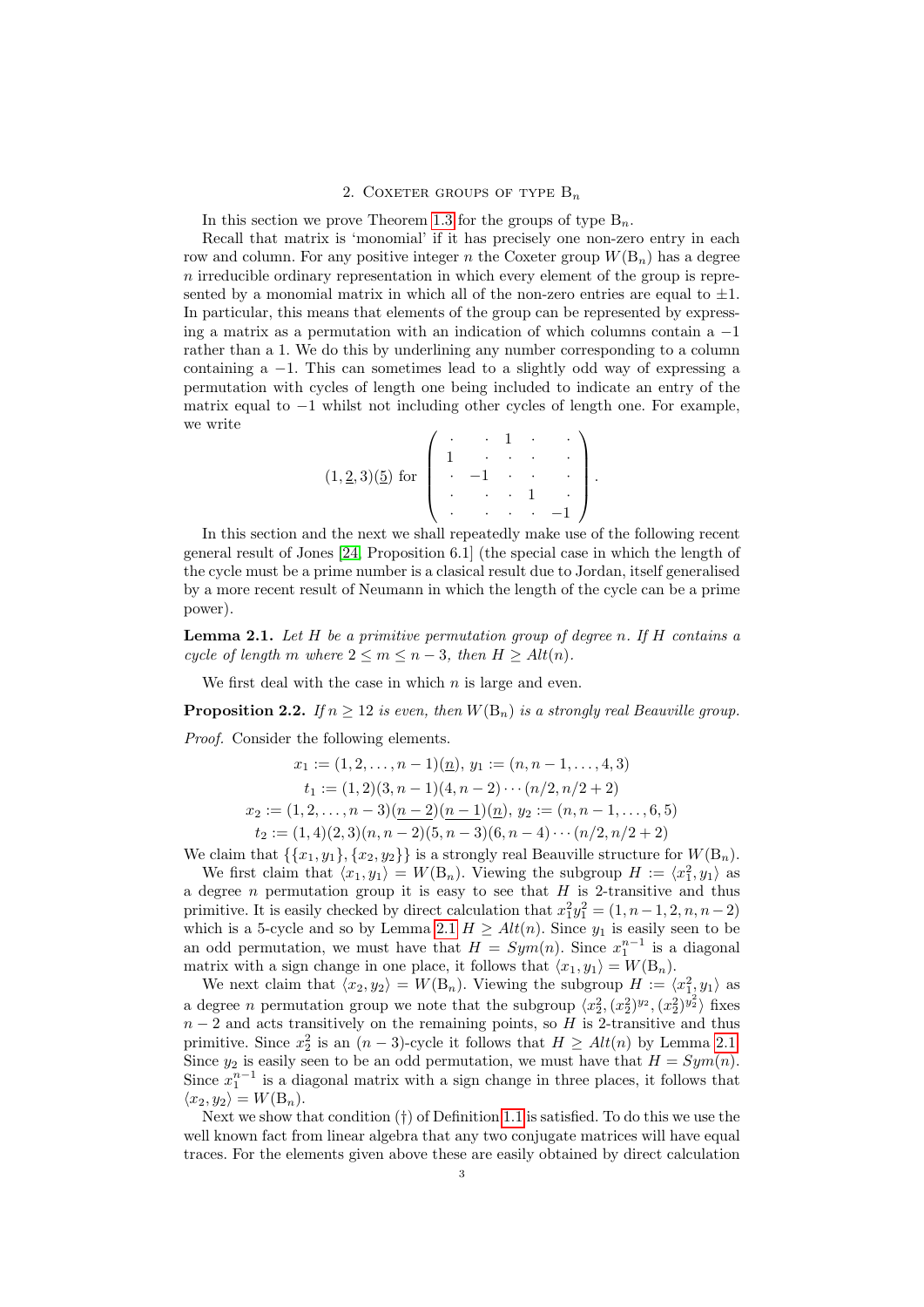| q              | $Tr(q^r)$                                                             |  |
|----------------|-----------------------------------------------------------------------|--|
| $x_1$          | $1 (r \text{ even}) - 1 (r \neq n - 1 \text{ odd}) n - 2 (r = n - 1)$ |  |
| $y_1$          |                                                                       |  |
| $x_1y_1$       | $n-4$ $(r \neq 4)$ $n-8$ $(r = 4)$                                    |  |
| x <sub>2</sub> | 3 (r even) $-3(r \neq n-3$ odd) $n-6(r=n-3)$                          |  |
| $y_2$          |                                                                       |  |
| $x_2y_2$       | $n-8$ $(r \neq 8)$ $n-16$ $(r = 8)$                                   |  |

<span id="page-4-0"></span>Table 1. The traces of non-trivial powers of the elements appearing in the proof of Lemma [2.2.](#page-3-1)

and are listed in Table [1.](#page-4-0) By hypothesis  $n \geq 12$  and so these numbers are all distinct with the following exceptions. If  $n = 12$ , then  $Tr(y_2) = Tr(x_2y_2)$  but this does not obstruct condition (†) holding. Furthermore  $Tr((x_1y_1)^4) = Tr((x_2y_2)^r)$  when  $r \neq 8$ however in a monomial representation diagonal matrices can only be conjugate to other diagonal matrices and so  $(x_1y_1)^4$  (which is diagonal) and  $(x_2y_2)^r$  when  $r \neq 8$ (which is not diagonal) cannot be conjugate. If  $n = 18$ , then we also have that  $Tr(y_1) = Tr((x_2y_2)^8)$  but again only one these two elements is diagonal so they are again not conjugate. We have thus shown that  $\{\{x_1, y_1\}, \{x_2, y_2\}\}\)$  is a Beauville structure for  $W(\mathsf{B}_n)$ .

Finally we show that this Beauville structure is strongly real; this is simply a direct calculation verifying for  $i = 1, 2$  that we have  $x_i^{t_i} = x_i^{-1}$  and  $y_i^{t_i} = y_i^{-1}$  and visibly conjugation by  $t_1$  and  $t_2$  differ only by an inner automorphism.

Note that the hypothesis in the above lemma that  $n \geq 12$  cannot be weakened without using a different construction from the one considered in the above proof. Next, n large and odd.

<span id="page-4-1"></span>**Proposition 2.3.** If  $n \geq 11$  is odd, then  $W(B_n)$  is a strongly real Beauville group. Proof. Consider the following elements.

$$
x_1 := (1, 2, \dots, n-2)(\underline{n-1}), y_1 := (n, n-1, \dots, 2)
$$
  
\n
$$
t_1 := (2, n-2)(3, n-3) \cdots ((n-1)/2, (n+1)/2)(n-1, n)
$$
  
\n
$$
x_2 := (1, 2, \dots, n-4)(\underline{n-3})(\underline{n-2})(\underline{n-1}), y_1 := (n, n-1, \dots, 4)
$$
  
\n
$$
t_2 := (1, 3)(4, n-4) \cdots ((n-1)/2, (n+1)/2)
$$

We claim that  $\{\{x_1, y_1\}, \{x_2, y_2\}\}\$ is a strongly real Beauville structure.

We first claim that  $\langle x_1, y_1 \rangle = W(B_n)$ . Viewing the subgroup  $H := \langle x_1^2, y_1 \rangle$ as a degree *n* permutation group, the subgroup  $\langle x_1^2, (x_1)^{y_1} \rangle$  fixes  $n-1$  and acts transitively on the remaining points, so  $H$  is 2-transitive and thus primitive. It is easily checked by direct calculation that  $x_1^2y_1^2 = (1, n, n-2, n-1, n-3)$  which is a 5-cycle and so by Lemma [2.1](#page-3-0)  $H \geq Alt(n)$ . Since  $y_1$  is easily seen to be an odd permutation, we must have that  $H = Sym(n)$ . Since  $x_1^{n-2}$  is a diagonal matrix with a sign change in one place, it follows that  $\langle x_1, y_1 \rangle = W(\mathcal{B}_n)$ .

We next claim that  $\langle x_2, y_2 \rangle = W(B_n)$ . Viewing the subgroup  $H := \langle x_1^2, y_1 \rangle$  as a degree *n* permutation group we note that the subgroup  $\langle x_2^2, (x_2^2)^{y_2}, (x_2^2)^{y_2^2}, (x_2^2)^{y_2^3} \rangle$ fixes  $n-3$  and acts transitively on the remaining points, so H is 2-transitive and thus primitive. Since  $y_2$  is an  $(n-3)$ -cycle it follows that  $H \geq Alt(n)$  by Lemma [2.1.](#page-3-0) Since  $y_2$  is easily seen to be an odd permutation, we must have that  $H = Sym(n)$ . Since  $x_1^{n-1}$  is a diagonal matrix with a sign change in three places, it follows that  $\langle x_2, y_2 \rangle = W(\mathcal{B}_n).$ 

Next we show that condition (†) of Definition [1.1](#page-1-0) is satisfied. To do this we again use the well known fact from linear algebra that any two conjugate matrices will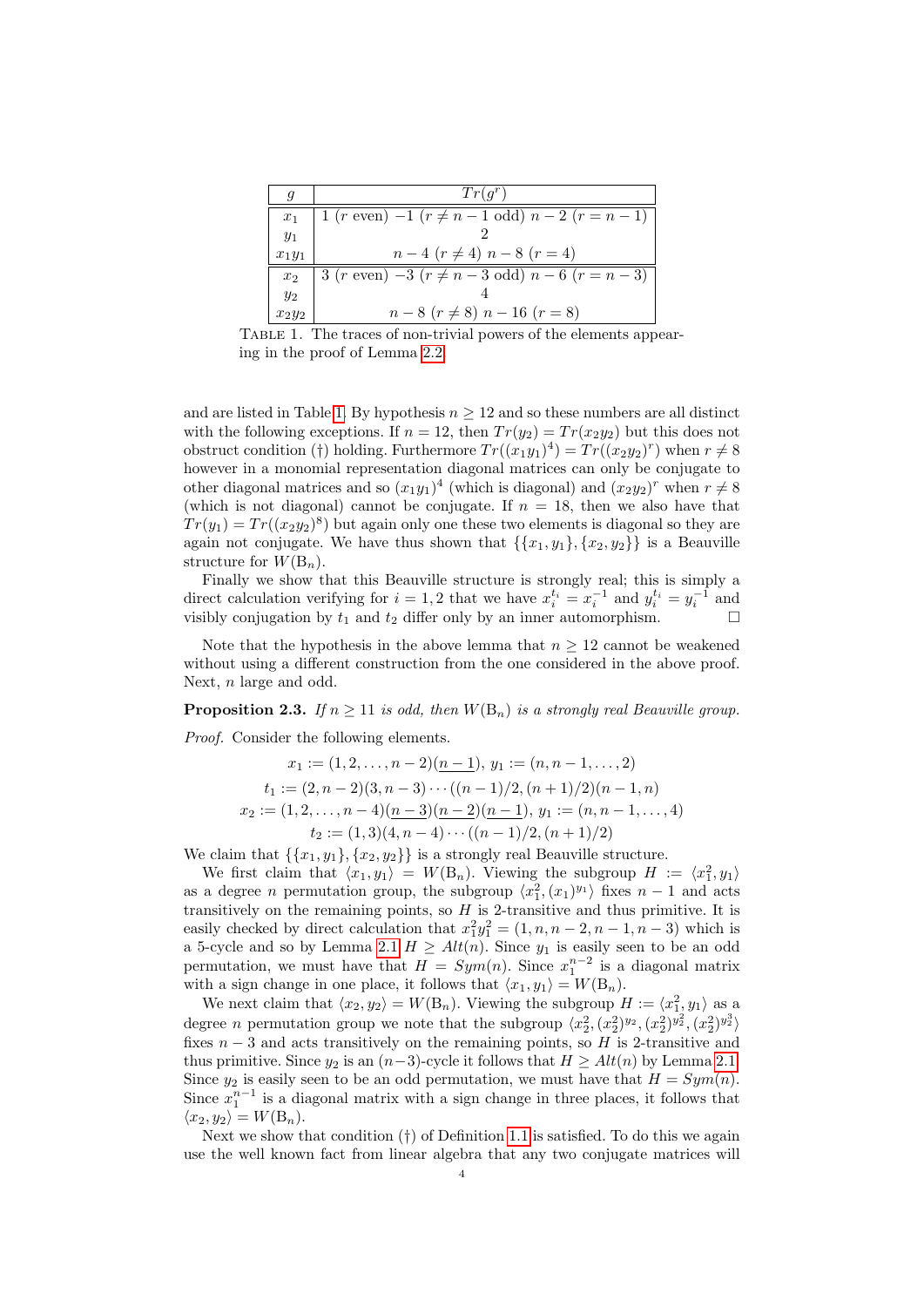| q              | $Tr(q^r)$                                                       |  |
|----------------|-----------------------------------------------------------------|--|
| $x_1$          | 2 ( <i>r</i> even) 0 ( $r \neq n-2$ odd) $n-2$ ( $r = n-2$ )    |  |
| $y_1$          |                                                                 |  |
| $x_1y_1$       | $n-4$ $(r \neq 4)$ $n-8$ $(r = 4)$                              |  |
| x <sub>2</sub> | 4 ( <i>r</i> even) $-2$ ( $r \neq n-4$ odd) $n-6$ ( $r = n-4$ ) |  |
| $y_2$          |                                                                 |  |
| $x_2y_2$       | $n-8$ $(r \neq 8)$ $n-16$ $(r = 8)$                             |  |

<span id="page-5-0"></span>Table 2. The traces of non-trivial powers of the elements appearing in the proof of Lemma [2.3.](#page-4-1)

have equal traces. For the elements given above these are easily obtained by direct calculation and are listed in Table [2.](#page-5-0) By hypothesis  $n \geq 11$  and so these numbers are all distinct with the following exceptions. If  $n = 11$ , then  $Tr((x_2y_2)^l) = Tr(y_2^m)$ for  $l \neq 8$  and  $m \neq o(y_2)$  and if  $n = 19$ , then  $Tr((x_2y_2)^8) = Tr(y_2^r)$  but neither of these calculations obstruct condition (†) holding.

Furthermore, if  $n = 11$ , then  $Tr((x_1y_1)^4) = Tr(y_2^r)$  for any  $r \neq o(y_2)$  and if  $n = 17$ , then  $Tr((x_2y_2)^8) = Tr(y_1^r)$  for any  $r \neq o(y_1)$  however in a monomial representation diagonal matrices can only be conjugate to other diagonal matrices and so neither  $(x_1y_1)^4$  nor  $(x_2y_2)^8$  (which are diagonal) can be conjugate to  $y_1^l$  for  $l \neq o(y_1)$  or  $y_2^m$  for  $m \neq o(y_2)$  (which are not diagonal). We have thus shown that  $\{\{x_1, y_1\}, \{x_2, y_2\}\}\$ is a Beauville structure for  $W(\mathcal{B}_n)$ .

Finally we show that this Beauville structure is strongly real; this is simply a direct calculation verifying that for  $i = 1, 2$  we have that  $x_i^{t_i} = x_i^{-1}$  and  $y_i^{t_i} = y_i^{-1}$ and visibly conjugation by  $t_1$  and  $t_2$  differ only by an inner automorphism.

Whilst some would simply leave the small cases to the reader we prefer to be more explicit, given the history of the  $Alt(6)$  controversy: [\[17\]](#page-14-8) states that "On the other hand computer inspection using the GAP programme has revealed that no strongly real structure exists on  $[Alt(6)]$ " whilst [\[18\]](#page-14-10) claimed the opposite, again without being explicit. (It turns out that  $Alt(6)$  is indeed a strongly real Beauville group.)

<span id="page-5-1"></span>**Lemma 2.4.** The Coxeter groups of type  $B_n$  for  $5 \le n \le 10$  are strongly real Beauville groups.

Proof. A straightforward computation verifies that the elements of these groups given in Table [3](#page-6-0) provide strongly real Beauville structures.

Straightforward computation verifies that  $W(B_n)$  is not a Beauville group for  $n \leq 4$ .

## 3. COXETER GROUPS OF TYPE  $D_n$

<span id="page-5-3"></span>In this section we prove Theorem [1.3](#page-2-0) for the groups of type  $D_n$ . Since many of the proofs appearing here are analogous to those used in the previous section we merely sketch the details here.

In terms of the representation described at the beginning of Section [2,](#page-3-2) the Coxeter group of type  $D_n$  is the subgroup of the Coxeter group of type  $B_n$  in which every element is represented by a matrix that contains an even number of −1s. It follows that we can use the same representation to describe elements of these groups.

<span id="page-5-2"></span>**Proposition 3.1.** If  $n \geq 10$  is even, then  $W(D_n)$  is a strongly real Beauville group.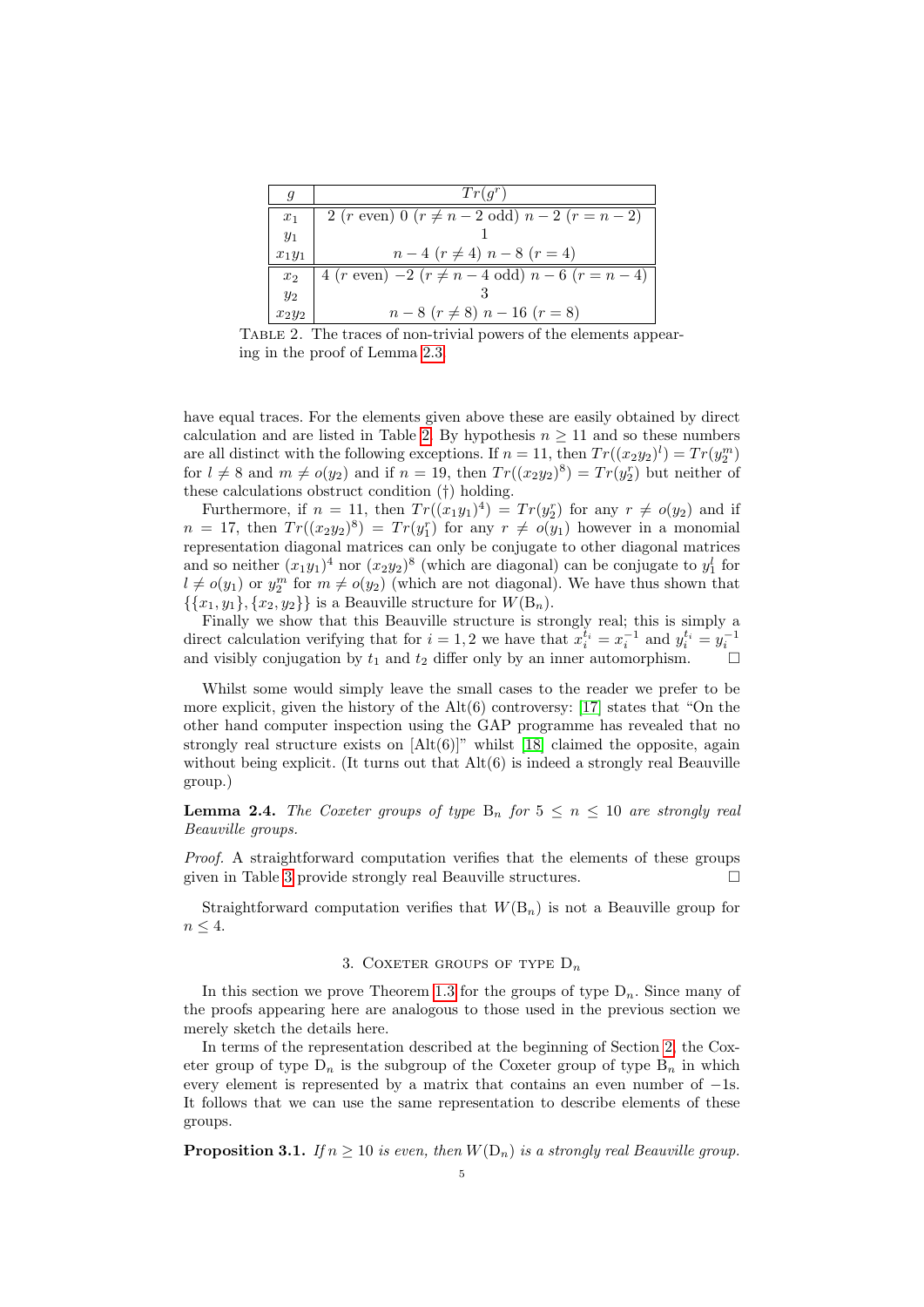| $\boldsymbol{n}$ | $x_1$                                           | $x_2$                                                                |
|------------------|-------------------------------------------------|----------------------------------------------------------------------|
|                  | $y_1$                                           | $y_2$                                                                |
|                  | $t_{1}$                                         | $t_2$                                                                |
| 5.               | $(\underline{1}, \underline{2}, \underline{5})$ | (2,3,4,5)                                                            |
|                  | (1,2,3)(4,5)                                    | $(1,4,\underline{2},5,3)$                                            |
|                  | (1,2)                                           | (2,5)(3,4)                                                           |
| 6                | $(1,2,3,4,5)$ (6)                               | (1,2,3,4)(5,6)                                                       |
|                  | (6,5,4,3,2,1)                                   | (6,5,4,3)                                                            |
|                  | (1,5)(2,4)                                      | (1,2)(3,4)(5,6)                                                      |
| 7                | $(\underline{1})(2,6)(4,7)$                     | $(1, 2, 3, 4, 5)$ $(6)$                                              |
|                  | (1,2,3,4)(5,6,7)                                | (1,7)(6,5,4,3,2)                                                     |
|                  | (2,4)(6,7)                                      | (2,5)(3,4)                                                           |
| 8                | $(1, 2, 3, 4, 5, 6, 7)$ $(8)$                   | $(1, 2, 3, 4, 5)$ $(6)$ $(7)$ $(8)$                                  |
|                  | (8,7,6,5,4,3)                                   | (1,3)(8,7,6,5,4)                                                     |
|                  | (1,2)(3,7)(4,6)                                 | (1,3)(4,5)(6,8)                                                      |
| 9                | (1, 2, 3, 4, 5, 6, 7)(8)                        | $(1, 2, 3, 4, 5, 6)$ $(\underline{7})(\underline{8})(\underline{9})$ |
|                  | (9,7,6,5,8,3,2,1)                               | (2,7)(6,8)(1,9)                                                      |
|                  | (1,7)(2,6)(3,5)                                 | (2,6)(5,3)(7,8)                                                      |
| 10               | $(1,2,3,4,5,6,7,8,9)$ $(10)$                    | $(1,2,3,4,5,6,7)$ $(8)(9)(10)$                                       |
|                  | (10,9,8,7,6,5,4,3,2,1)                          | (10,9,8,7,6,5,4,3)                                                   |
|                  | (1,9)(2,8)(3,7)(4,6)                            | (1,2)(3,7)(4,6)(8,10)                                                |

<span id="page-6-0"></span>TABLE 3. Elements of the groups  $B_n$  for small n that provide strongly real Beauville structures proving Lemma [2.4.](#page-5-1)

| g              | $Tr(q^r)$                                                       |  |
|----------------|-----------------------------------------------------------------|--|
| $x_1$          | 3 ( <i>r</i> even) $-1$ ( $r \neq n-3$ odd) $n-4$ ( $r = n-3$ ) |  |
| $y_1$          |                                                                 |  |
| $x_1y_1$       | $n-4$                                                           |  |
| x <sub>2</sub> | $5 (r \text{ even}) -3 (r \neq n-5 \text{ odd}) n-8 (r=n-5)$    |  |
| $y_2$          |                                                                 |  |
| $x_2y_2$       | $n - 8$                                                         |  |

<span id="page-6-1"></span>Table 4. The traces of non-trivial powers of the elements appearing in the proof of Lemma [3.1.](#page-5-2)

Proof.

$$
x_1 := (1, 2, \dots, n-3)(\underline{n-2})(\underline{n}), y_1 := (n, n-1, \dots, 1)
$$
  
\n
$$
t_1 := (1, n-3)(2, n-4) \cdots (n/2-2, n/2)(n-2, n)
$$
  
\n
$$
x_2 := (1, 2, \dots, n-5)(\underline{n-4})(\underline{n-3})(\underline{n-1})(\underline{n}), y_2 := (n, n-1, \dots, 3)
$$
  
\n
$$
t_2 := (1, 2)(3, n-5)(4, n-6) \cdots (n/2, n/2-2)(n-4, n)(n-3, n-1)
$$

A proof analogous to that of Lemma [2.2](#page-3-1) may be used to show that  $\{\{x_1, y_1\}, \{x_2, y_2\}\}\$ is a strongly real Beauville structure. The traces of powers of these elements are explicitly listed in Table [4.](#page-6-1)  $\hfill \square$ 

<span id="page-6-2"></span>**Proposition 3.2.** If  $n \geq 11$  is odd, then  $W(D_n)$  is a strongly real Beauville group. Proof. Consider the following elements.

$$
x_1 := (1, 2, \dots, n-2)(\underline{n-1})(\underline{n}), y_1 := (n, n-1, \dots, 4, 3, 2)
$$
  

$$
t_1 := (2, n-2)(3, n-3) \cdots ((n-1)/2, (n+1)/2)(n-1, n)
$$
  
6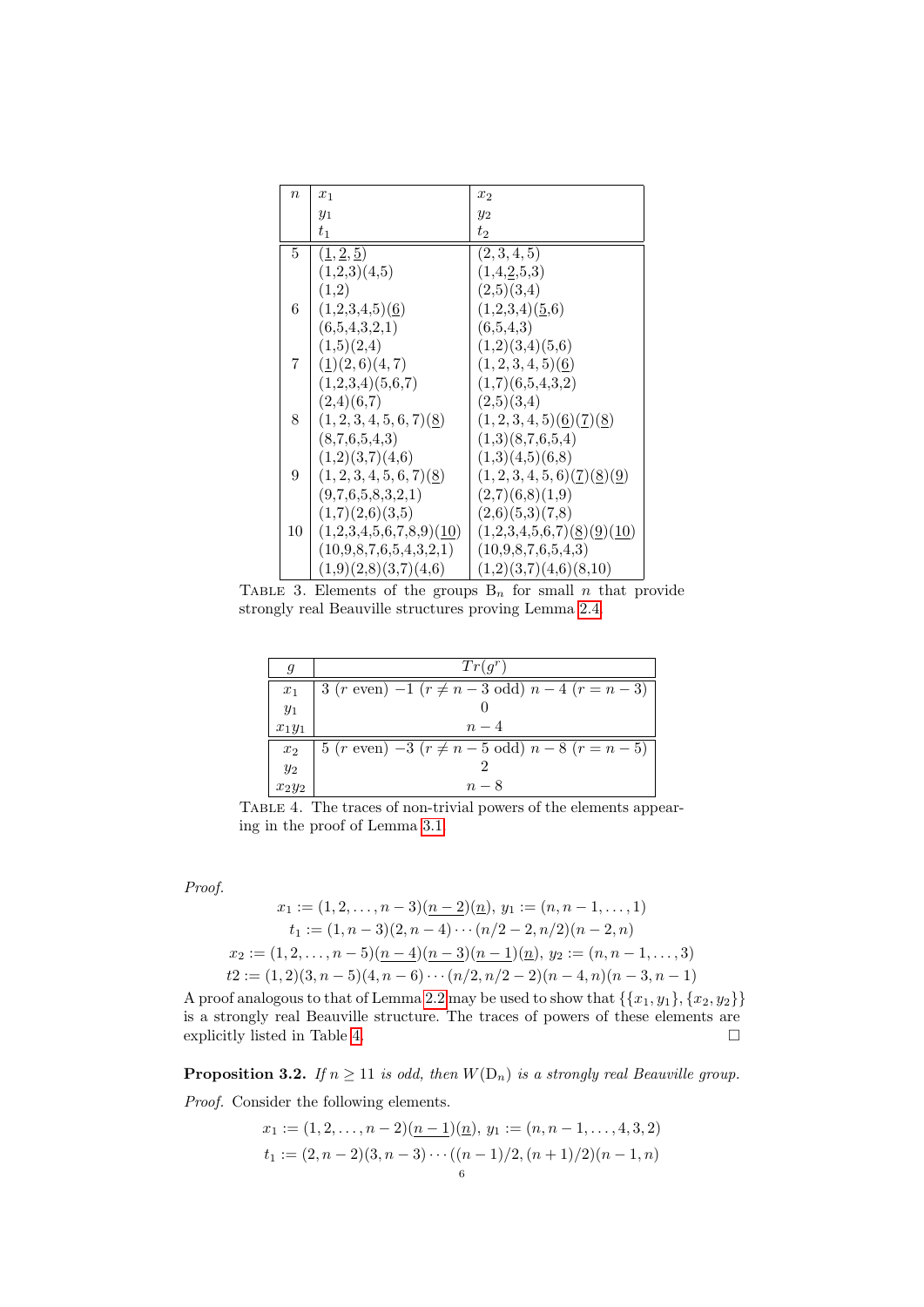| q              | $Tr(q^r)$                                                             |  |
|----------------|-----------------------------------------------------------------------|--|
| $x_1$          | $2 (r \text{ even}) - 2 (r \neq n - 2 \text{ odd}) n - 4 (r = n - 2)$ |  |
| $y_1$          |                                                                       |  |
| $x_1y_1$       | $n-4$                                                                 |  |
| x <sub>2</sub> | 4 ( <i>r</i> even) $-4$ ( $r \neq n-4$ odd) $n-8$ ( $r = n-4$ )       |  |
| $y_2$          |                                                                       |  |
| $x_2y_2$       | $n-8$                                                                 |  |

<span id="page-7-1"></span>Table 5. The traces of non-trivial powers of the elements appearing in the proof of Lemma [3.2.](#page-6-2)

| $\boldsymbol{n}$ | $x_1$                                          | $x_2$                                                                     |
|------------------|------------------------------------------------|---------------------------------------------------------------------------|
|                  | $y_1$                                          | $y_2$                                                                     |
|                  | $t_{1}$                                        | $t_2$                                                                     |
| 5                | (1,2,3,4,5)                                    | (2,4,3)                                                                   |
|                  | $(1,2)(\underline{4})(\underline{5})$          | (5,2,3,4)                                                                 |
|                  | (1,2)(4,5)                                     | (2,4)                                                                     |
| 6                | (1,2,3,4,5)                                    | $(\underline{1},\underline{2},\underline{3},\underline{4})(5,6)$          |
|                  | (1)(4)(5,6)                                    | (6,5,4,3)                                                                 |
|                  | (1,4)(2,3)                                     | (1,2)(3,4)(5,6)                                                           |
| 7                | (1,2,3,4,5,6,7)                                | (1,2,3,4,5)                                                               |
|                  | (1,2)(3)(4)                                    | $(\underline{7,6,5,4})(3,2,1)$                                            |
|                  | (1,2)(3,7)(4,6)                                | (1,3)(4,5)(6,7)                                                           |
| 8                | $(1,2,3,4,5)$ $(\underline{6})(\underline{7})$ | $(1,2,3,4)$ $(\underline{5},\underline{6},\underline{7},\underline{8})$   |
|                  | (1,2,3,4,5,6,7,8)                              | (8,7,6,5,4,3)                                                             |
|                  | (1,5)(2,4)(6,8)                                | (1,2)(3,4)(5,8)(6,7)                                                      |
| 9                | (1,2,3,4,5,6)(7)(9)                            | $(1,2,3,4,5)$ $(\underline{6},\underline{7},\underline{8},\underline{9})$ |
|                  | (9,8,7,6,5,4)(1,3)                             | (9,8,7,6,5)(4,3,2,1)                                                      |
|                  | (1,3)(4,6)(7,9)                                | (1,4)(2,3)(6,9)(7,8)                                                      |

<span id="page-7-2"></span>TABLE 6. Elements of the groups  $D_n$  for small n that provide strongly real Beauville structures proving Lemma [3.3.](#page-7-0)

$$
x_2 := (1, 2, \dots, n-4)(\underline{n-3})(\underline{n-2})(\underline{n-1})(\underline{n}), y_2 := (n, n-1, \dots, 4)
$$
  

$$
t_2 := (1, 3)(4, n-4)(5, n-5) \cdots ((n-1)/2, (n+1)/2)(n-4, n)(n-3, n-2)
$$

A proof analogous to that of Lemma [2.3](#page-4-1) may be used to show that  $\{\{x_1, y_1\}, \{x_2, y_2\}\}\$ is a strongly real Beauville structure. The traces of powers of these elements are explicitly listed in Table [5.](#page-7-1)

<span id="page-7-0"></span>**Lemma 3.3.** The Coxeter groups of type  $D_n$  for  $5 \le n \le 9$  are strongly real Beauville groups.

Proof. A straightforward computation verifies that the elements of these groups given in Table [6](#page-7-2) provide strongly real Beauville structures.  $\Box$ 

Straightforward computation verifies that  $W(D_n)$  is not a Beauville group for  $n\leq 4.$ 

#### 4. The exceptional groups

<span id="page-7-3"></span>In this section we prove Theorem [1.3](#page-2-0) in the case of the exceptional Coxeter groups, that is, the groups of types  $E_6$ ,  $E_7$ ,  $E_8$ ,  $F_4$ ,  $H_3$  and  $H_4$ .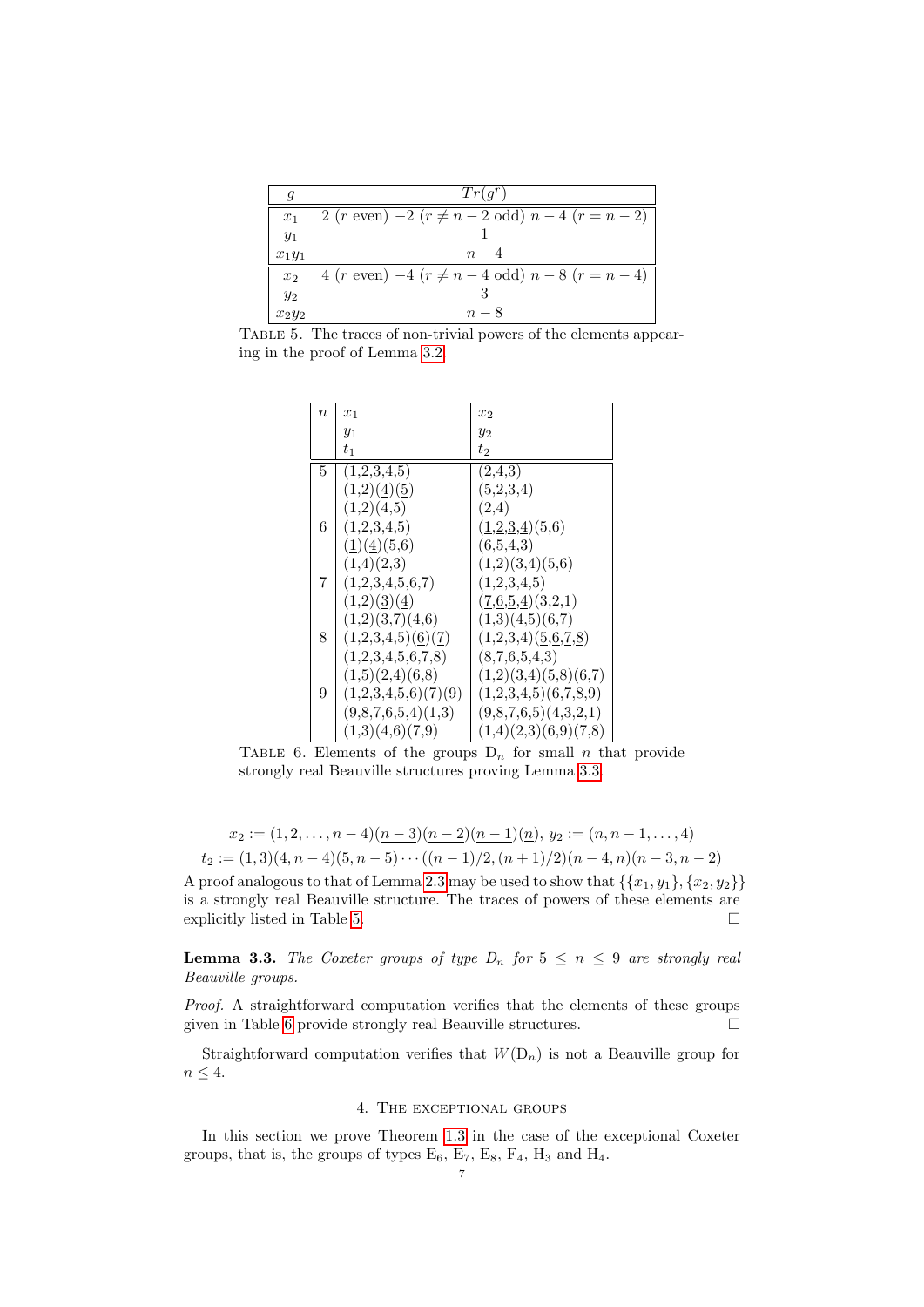$$
x_1 := \begin{pmatrix} \cdot & \cdot & 1 & \cdot & \cdot & \cdot & \cdot \\ 1 & \cdot & \cdot & \cdot & \cdot & 1 & \cdot \\ \cdot & 1 & \cdot & \cdot & \cdot & 1 & \cdot \\ \cdot & 1 & \cdot & \cdot & \cdot & 1 & \cdot \\ \cdot & \cdot & \cdot & \cdot & 1 & \cdot & \cdot \end{pmatrix}, y_1 := \frac{1}{3} \begin{pmatrix} 1 & -2 & 1 & -2 & 1 & 1 \\ 1 & 1 & 1 & -2 & 1 & -2 \\ -1 & -1 & 2 & -1 & -1 & -1 \\ \cdot & \cdot & 3 & \cdot & \cdot & \cdot \\ -2 & 1 & 1 & -2 & 1 & -1 \\ 1 & 1 & 1 & -2 & -2 & 1 \end{pmatrix}
$$

$$
x_2 := \frac{1}{3} \begin{pmatrix} -2 & -2 & 1 & 1 & 1 \\ 1 & -2 & -2 & 1 & 1 & 1 \\ \cdot & \cdot & \cdot & 3 & \cdot & \cdot \\ -2 & 1 & 1 & 1 & 1 & \cdot \\ \cdot & \cdot & \cdot & \cdot & 3 & \cdot \\ -2 & 1 & 1 & 1 & -2 & -2 \end{pmatrix}, y_2 := \frac{1}{3} \begin{pmatrix} \cdot & 3 & \cdot & \cdot & \cdot & \cdot \\ -2 & 1 & 1 & 1 & 1 & -2 \\ \cdot & \cdot & 3 & \cdot & \cdot & \cdot \\ -2 & 1 & 1 & 1 & -2 & -1 \\ 1 & 1 & 1 & -2 & -2 & 1 \\ \cdot & \cdot & \cdot & \cdot & 3 & \cdot \\ \cdot & \cdot & \cdot & \cdot & 1 & \cdot \\ \cdot & \cdot & \cdot & \cdot & \cdot & 1 \end{pmatrix}
$$

$$
t := \begin{pmatrix} \cdot & 1 & \cdot & \cdot & \cdot & \cdot \\ \cdot & 1 & \cdot & \cdot & \cdot & \cdot \\ \cdot & \cdot & \cdot & 1 & \cdot & \cdot \\ \cdot & \cdot & \cdot & \cdot & \cdot & \cdot \\ \cdot & \cdot & \cdot & \cdot & \cdot & \cdot \\ \cdot & \cdot & \cdot & \cdot & \cdot & \cdot \\ \cdot & \cdot & \cdot & \cdot & \cdot & \cdot \end{pmatrix}
$$

<span id="page-8-0"></span>FIGURE 1. The matrices verifying that  $W(E_6)$  is a strongly real Beauville group.

4.1. The Coxeter groups of type  $E_6$ ,  $E_7$  and  $E_8$ . In each of these three cases we exhibit explicit matrices for strongly real Beauville structures for these groups. The matrices we will use in this section come from representations of these groups first described by the author in [\[12,](#page-14-22) Section 6]. These have the helpful property that the parabolic subgroup isomorphic to a symmetric group obtained by removing a single node is represented by permutation matrices. (Many of the elements lying outside this 'monomial subgroup' also admit an unusually simple description.)

**Lemma 4.1.** The groups  $W(E_n)$  for  $n = 6, 7, 8$  are strongly real Beauville groups.

Proof. It is a straightforward computation to verify that the matrices given in Figures [1,](#page-8-0) [2](#page-9-0) and [3](#page-10-0) have the correct properties to be Beauville structures for these groups as well as the fact that  $x_i^t = x_i^{-1}$  and  $y_i^t = y_i^{-1}$  for  $i = 1, 2$  in each case thereby showing that these are in fact strongly real Beauville structures.  $\Box$ 

# 4.2. The Coxeter group of type  $F_4$ .

**Lemma 4.2.** The group  $W(\mathrm{F}_4)$  is not a Beauville group.

*Proof.* Let  $W := W(F_4)$ , let  $W'$  be its derived subgroup and let x and y be their standard generators (that is x is in class 2C,  $o(y) = 6$ ,  $o(xy) = 6$  and  $o(xy^2) = 4$ ). Since  $W/W' = 2<sup>2</sup>$  there are three index 2 subgroups, namely

 $H_x := \langle W', x \rangle, H_y := \langle W', y \rangle \text{ and } H_{xy} := \langle W', xy \rangle.$ 

Outside  $W'$  each of  $H_y$  and  $H_{xy}$  contain a W-class of elements of order 6 (represented by y and xy respectively) a class consisting their cubes and for each of these there is a second class consisting of the same elements multiplied by the central involution (which is represented by  $(xy^3xy)^6$ ). There is also a W-class of elements of order 4 (represented by  $[x, y]y$  and  $[x, y]xy$  respectively).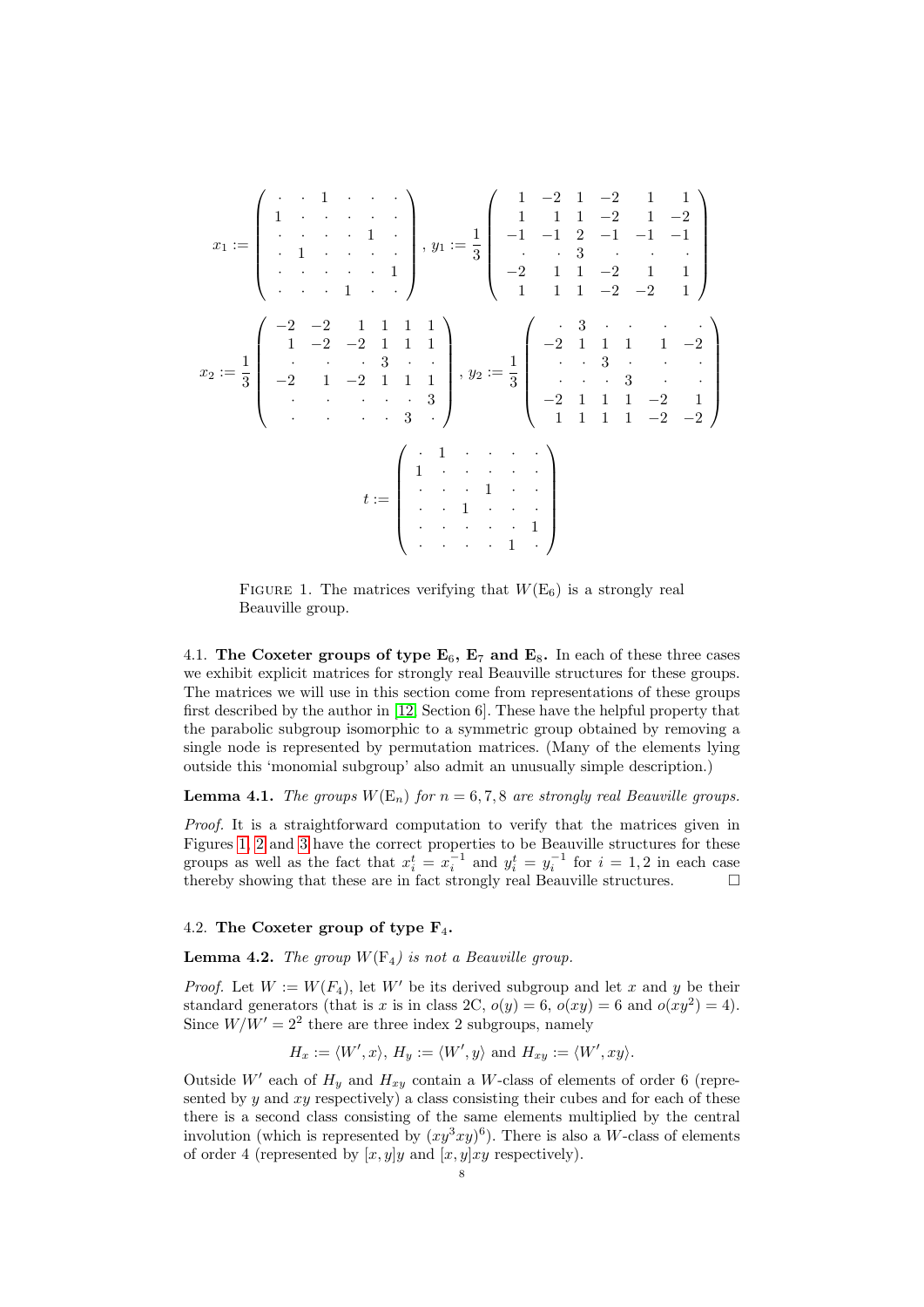x<sup>1</sup> := 1 3 1 −2 1 1 −2 1 1 · · 3 · · · · 1 1 1 1 −2 1 −2 3 · · · · · · · · · · · 3 · 1 −2 1 1 1 1 −2 · · · 3 · · · , y<sup>1</sup> := 1 3 1 1 −2 1 1 1 −2 1 1 −2 1 1 −2 1 · · · · 3 · · · · · 3 · · · −1 −1 −1 2 2 −1 −1 −2 1 −2 1 1 1 1 1 −2 −2 1 1 1 1 x<sup>2</sup> := · · · · · · −1 −1 · · · · · · · −1 · · · · · · · −1 · · · · · · · −1 · · · · · · · −1 · · · · · · · −1 · , y<sup>2</sup> := 1 3 · · · · · 3 · · · · · · · 3 1 −2 −2 1 1 1 1 −2 1 −2 1 1 1 1 −1 −1 −1 −1 −1 2 2 1 1 −2 1 −2 1 1 1 1 −2 −2 1 1 1 t := · · · · · · 1 · · · · · 1 · · · · · 1 · · · · · 1 · · · · · 1 · · · · · 1 · · · · · 1 · · · · · · 

<span id="page-9-0"></span>FIGURE 2. The matrices verifying that  $W(E_7)$  is a strongly real Beauville group.

Consequently, all elements of order 6 in  $H<sub>y</sub>$  square to the same class, as do all elements of order 6 in  $H_{xy}$ . All elements of W order 4 outside W' power up to elements of class 2B, which is contained in the derived subgroup. Consequently, if one generating pair uses an element of order 6 from one of  $H<sub>y</sub>$  or  $H<sub>xy</sub>$  then the other generating pair cannot use an element of order 6 from that same subgroup. Writing  $(a, b)$  – generated to mean 'the group is generated by an element of order a from  $H_y$  and an element of order b from  $H_{xy}$ <sup>7</sup> it turns out that searching through all such elements, the group is not (4,4)-generated (4,2)-generated or (2,4)-generated. Furthermore, the group is neither (6,2)-generated nor (2,6)-generated. (Though it can be generated by an element of order 6 from either  $H_y$  or  $H_{xy}$  along with a class 2C element from  $H_x$  such as the standard generators). Consequently, the group can only be  $(6,4)$ -generated,  $(4,6)$ -generated or  $(6,6)$ -generated and no combination of such pairs can form a Beauville structure. We conclude that  $W$  is not a Beauville group.

# 4.3. The Coxeter group of type  $H_3$ .

## **Lemma 4.3.** The Coxeter group of type  $H_3$  is not a Beauville group

*Proof.* Since this group is isomorphic to  $2 \times Alt(5)$  it is clear that in any generating pair  $g, h \in 2 \times Alt(5)$  at least one of g, h or gh must power-up to the central involution. Consequently, condition (†) of Definition [1.1](#page-1-0) cannot be satisfied by any prospective Beauville structure since  $\Sigma(x_1, y_1) \cap \Sigma(x_2, y_2)$  must contain the central involution.

4.4. The Coxeter group of type  $H_4$ . As with the  $E_n$  cases we will use an explicit representation of the group that has the helpful property of including all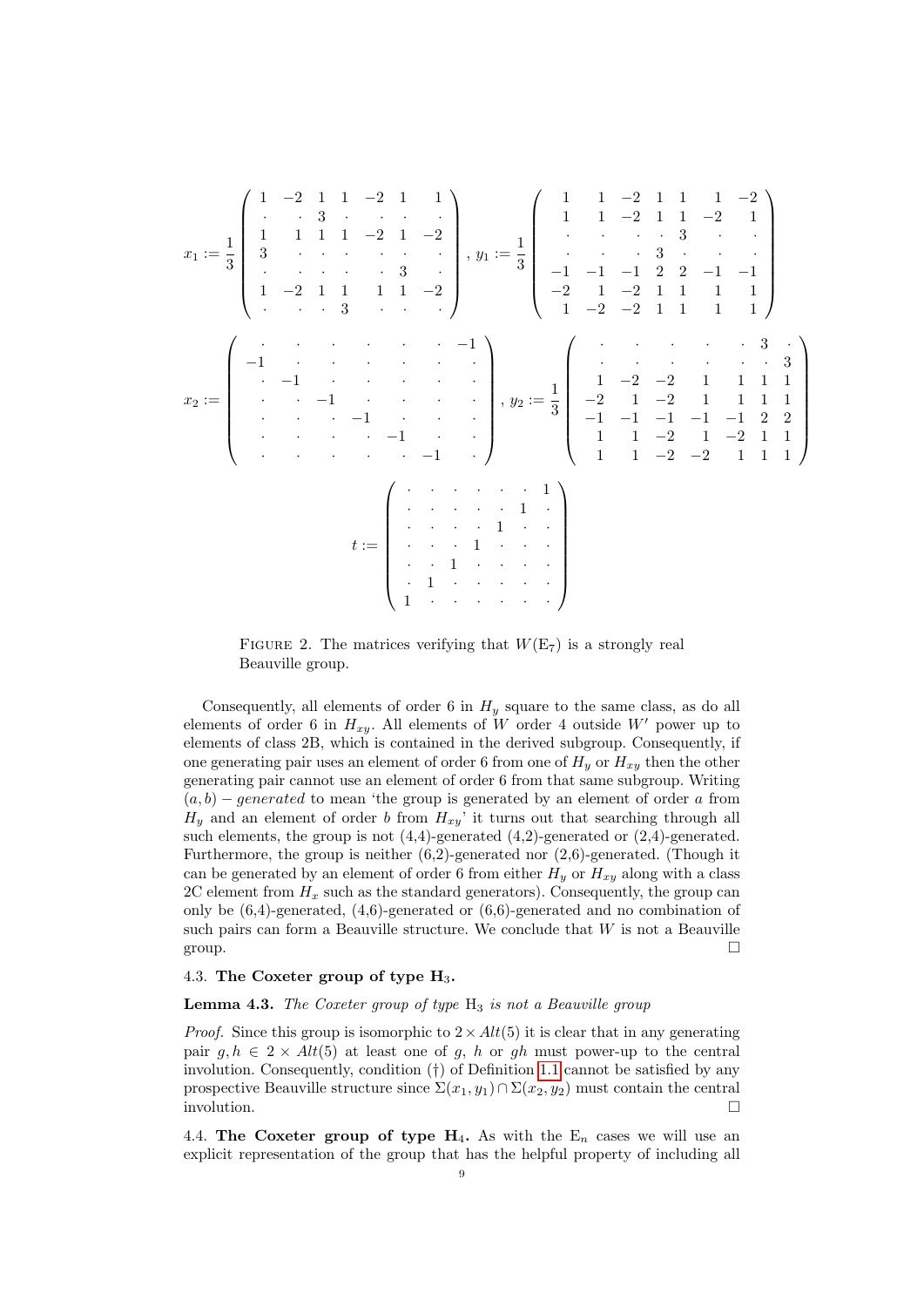

<span id="page-10-0"></span>FIGURE 3. The matrices verifying that  $W(E_8)$  is a strongly real Beauville group.

$$
\begin{pmatrix}\n1 & \cdots & \cdots \\
\cdot & 1 & \cdots & 1 \\
\cdot & \cdots & 1 & \cdot\n\end{pmatrix}, \begin{pmatrix}\n1 & \cdots & \cdots \\
\cdot & 1 & \cdots & \cdot \\
\cdot & 1 & \cdots & 1\n\end{pmatrix}, \begin{pmatrix}\n\cdot & 1 & \cdots & \cdot \\
1 & \cdots & \cdot & \cdot \\
\cdot & \cdots & 1 & \cdot \\
\cdot & \cdots & 1 & \cdot\n\end{pmatrix} \text{ and }
$$
\n
$$
-\frac{1}{4} \begin{pmatrix}\n\frac{1}{\sqrt{5}} & \sqrt{5} & \sqrt{5} & \sqrt{5} \\
\sqrt{5} & -3 & 1 & 1 \\
\sqrt{5} & 1 & -3 & 1 \\
\sqrt{5} & 1 & 1 & -3\n\end{pmatrix}.
$$

<span id="page-10-1"></span>FIGURE 4. The matrices corresponding to the simple reflections in our representation of  $W(H_4)$ .

permutation matrices. Unlike those cases, such a representation does not appear in [\[12\]](#page-14-22). We will use a representation in which the simple reflections correspond to the beautiful matrices given in Figure [4.](#page-10-1)

**Lemma 4.4.** The group  $W(H_4)$  is a strongly real Beauville group.

Proof. It is a straightforward computation to verify that the matrices given in Figure [5](#page-11-1) have the correct properties to be a Beauville structure for this group as well as the fact that  $x_i^t = x_i^{-1}$  and  $y_i^t = y_i^{-1}$  for  $i = 1, 2$  thereby showing that this is in fact a strongly real Beauville structure.  $\Box$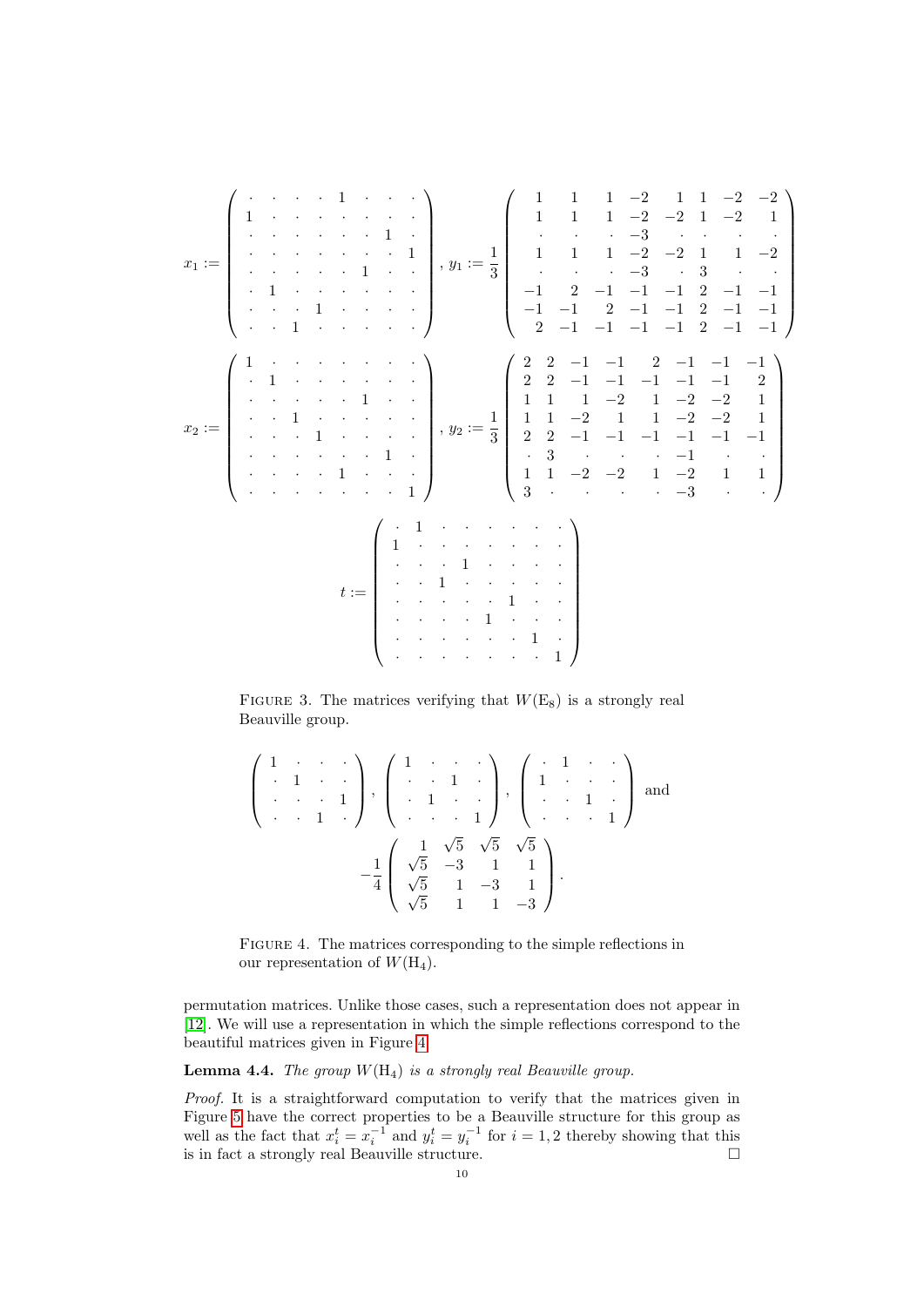$$
x_1 := -\frac{1}{4} \begin{pmatrix} -3 & 1 & 1 & \sqrt{5} \\ 1 & -3 & 1 & \sqrt{5} \\ 1 & 1 & -3 & \sqrt{5} \\ \sqrt{5} & \sqrt{5} & \sqrt{5} & 1 \end{pmatrix}, y_1 := \begin{pmatrix} 1 & 1 & 1 \\ 1 & 1 & 1 \\ 1 & 1 & 1 \\ 1 & 1 & 1 \end{pmatrix}
$$

$$
x_2 := \begin{pmatrix} 1 & 1 & 1 \\ 1 & 1 & 1 \\ 1 & 1 & 1 \\ 1 & 1 & 1 \end{pmatrix}, y_2 := -\frac{1}{4} \begin{pmatrix} 1 + \sqrt{5} & -2 & -1 + \sqrt{5} \\ 1 + \sqrt{5} & -2 & -1 - \sqrt{5} \\ -1 + \sqrt{5} & -2 & -1 - \sqrt{5} \end{pmatrix}
$$

$$
t := \begin{pmatrix} 1 & 1 & 1 \\ 1 & 1 & 1 \\ 1 & 1 & 1 \\ 1 & 1 & 1 \end{pmatrix}
$$

<span id="page-11-1"></span>FIGURE 5. The matrices verifying that  $W(H_4)$  is a strongly real Beauville group.

## 5. Proofs

<span id="page-11-0"></span>In this section we pull together the results of the earlier sections to give the overall proof of Theorem [1.3](#page-2-0) and of Corollary [1.4.](#page-2-1) We will also discuss some of the barriers to extending these results.

*Proof.* (of Theorem [1.3\)](#page-2-0) Part (a) was proved by Fuertes and González-Diez in [\[17,](#page-14-8) Theorem 3]. Part (b) was proved in Section [2;](#page-3-2) part (c) was proved in Section [3](#page-5-3) and part (d) was proved in Section [4.](#page-7-3) Finally part (e) is a simple observation first made by Bauer, Catanese and Grunewald in [\[4,](#page-13-0) Lemma 3.7].

Proof. (of Corollary [1.4\)](#page-2-1) First note that the abelianisation of a direct product of n irreducible Coxeter groups contains the elementary abelian group of order  $2^n$ . It follows that the direct product of more than two Coxeter groups is not even 2-generated, let alone a Beauville group, so a Coxeter Beauville group must either be irreducible or of the form  $K_1 \times K_2$  for some irreducible Coxeter groups  $K_1$  and  $K_2$ .

The groups of type  $B_n$  have the property that their abelianisation is the Klein foursgroup, so neither  $K_i$  can be of this type.

For the remaining claim note that the Beauville structures constructed in Sections [3](#page-5-3) and [4](#page-7-3) as well as the Beauville structures previously constructed by the author in [\[10,](#page-14-16) Lemma 19] in the type  $A_n$  case were constructed in such a way that not all of the elements  $x_1, y_1, x_2$  and  $y_2$  lie outside the derived subgroup and in particular these structures have the property that  $\{\{(x_1, y_2^{-1}), (y_1, x_2^{-1})\}, \{(x_2, y_1^{-1}), (y_2, x_1^{-1})\}\}\$ will generate the whole of  $K_1 \times K_2$ . (Where possible we took the  $x_i$ s from outside the derived subgroup and the  $y_i$ s from inside, indeed only in the  $H_4$  case did it seems difficult to find such a structure, but even in that case only  $x_2$  lies inside the derived subgroup, so the elements of the product still lie in different cosets and thus generate the whole group.) Finally it is easy to see that we can 'double up' the automorphisms used earlier to make this structure a strongly real one.  $\Box$ 

The general question of classifying precisely which groups of the form  $K_1 \times K_2$ are strongly real Beauville groups is much more difficult. It is easy to see that neither  $K_i$  can be of type  $F_4$  nor of type  $I_2(k)$ , k even, for the same reason that they cannot be of type  $B_n$  but the general picture is much more complicated. For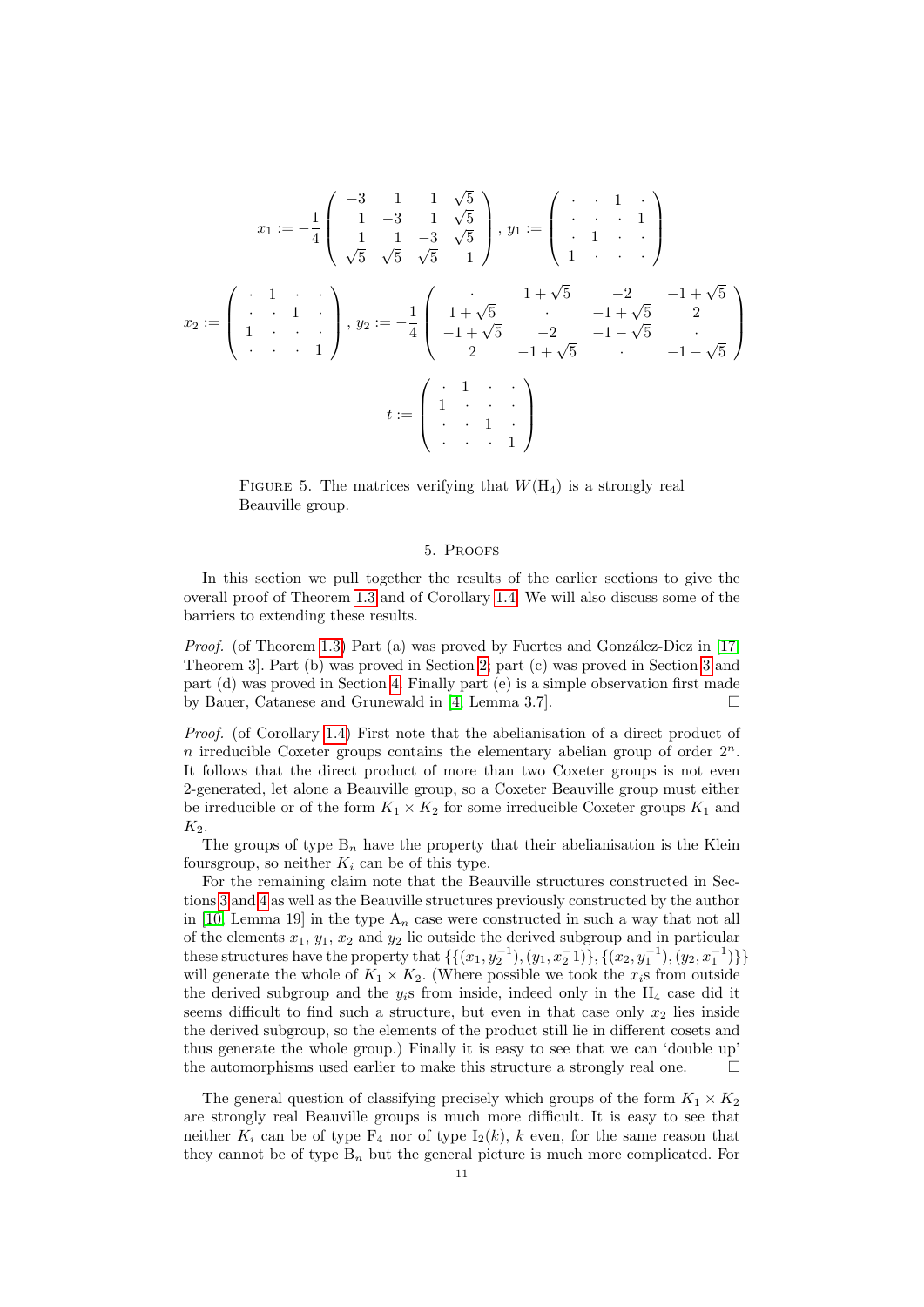example, the below permutations give a strongly real Beauville structure for the group  $W(H_3) \times W(H_3)$  (recall that  $W(H_3)$ ) is not a Beauville group)

$$
x_1 := (1, 2, 3, 4, 5)(6, 7)(8, 9)(10, 11), y_1 := (1, 2)(3, 4)(8, 9, 10, 11, 12)(13, 14),
$$

 $x_2 := (1, 2, 3)(8, 9)(10, 11)(13, 14), y_2 := (1, 4)(2, 5)(6, 7)(8, 10, 12)(13, 14)$ 

whilst the following permutations give a strongly real Beauville structure for the group  $W(A_4) \times W(I_2(3))$ 

$$
x_1 := (1,2)(3,4,5)(6,7,8), y_1 := (4,1)(2,3)(6,7)
$$
  

$$
x_2 := (1,2,3,4)(6,7,8), y_2 := (2,3,4,5)(6,7).
$$

It is also easy to see that neither  $W(A_4) \times W(I_2(5))$  nor  $W(A_5) \times W(I_2(5))$  are Beauville groups since for any generating pair x and y we have that  $\Sigma(x, y)$  must contain elements of order 5 that belong solely in the  $I_2$  part' of the group. Similarly if k is coprime to  $|K_1|$ , then  $K_1 \times W(I_2(k))$  cannot be a Beauville group, nor can  $W(I_2(k)) \times W(I_2(k'))$  be a Beauville group for any k and k'. This naturally poses the following.

**Question 5.1.** Which of the groups  $K_1 \times K_2$  are (strongly real) Beauville groups.

Conjecture 5.2. A Coxeter group is a Beauville group if and only if it is a strongly real Beauville group.

We remark that the author had previously proved the special case of the groups  $W(A_n) \times W(A_n)$  in [\[10,](#page-14-16) Lemma 19].

## 6. The mixed case

In this final section we discuss attempts to use Coxeter groups to construct mixed Beauville groups.

6.1. Mixed Beauville groups. Recall from Section [1](#page-1-1) that a Beauville group acts on a product of Riemann surfaces  $C \times C'$ . The structures in Definition [1.1](#page-1-0) do not interchange  $\mathcal C$  with  $\mathcal C'$ . It is interesting to ask when the group can interchange the two curves and if this can be be translated into group theoretic terms. It turns out that the answer is yes and this happens precisely when a group has a so-called mixed Beauville structure that we define as follows [\[6\]](#page-14-2).

<span id="page-12-0"></span>**Definition 6.1.** Let G be a finite group. A mixed Beauville quadruple for G is a quadruple  $(G^0; a, c; g)$  consisting of a subgroup  $G^0$  of index 2 in G; of elements  $a, c \in G^0$  and of an element  $g \in G$  such that

- $G^0$  is generated by a and c;
- $g \notin G^0$ ;
- for every  $\gamma \in G^0$  we have that  $(g\gamma)^2 \notin \Sigma(a,c)$  and
- $\Sigma(a, c) \cap \Sigma(a^g, c^g) = \{e\}.$

If G has a mixed Beauville quadruple, then we say that  $G$  is a mixed Beauville group and call  $(G^0; a, c; g)$  a mixed Beauville structure of G.

Mixed Beauville groups are much more difficult to construct than their unmixed counterparts. In slightly different terms, [\[17,](#page-14-8) Lemma 5] states the following.

<span id="page-12-1"></span>**Lemma 6.2.** Let G and  $G^0$  be as in part Definition [6.1.](#page-12-0) Then the order of any element in  $G \setminus G^0$  is a multiple of 4.

Fuertes and G. González-Diez used the above lemma to show that the symmetric groups do not contain mixed Beauville structures since they contain transpositions which of course have order 2.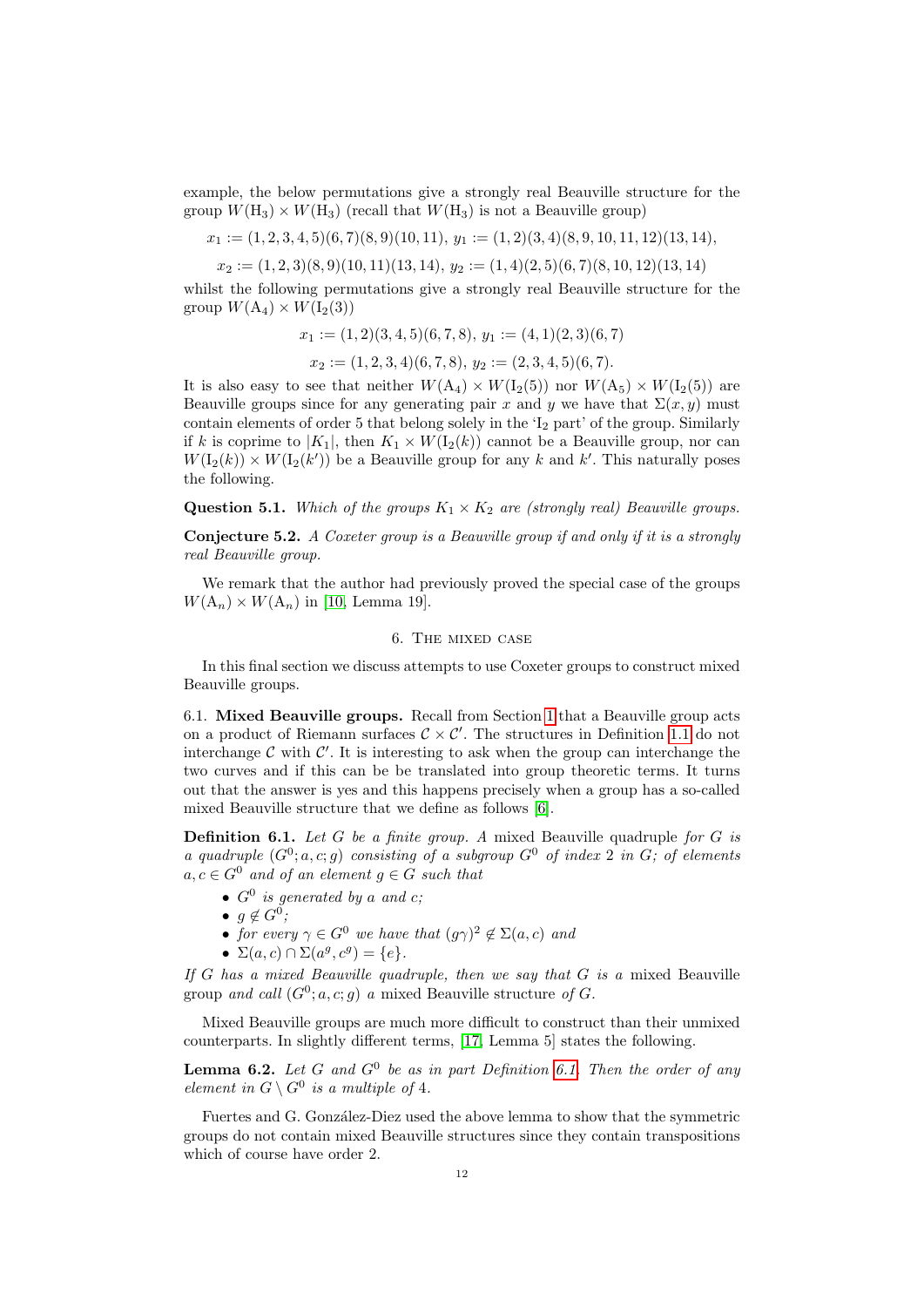Here we note that this simple observation immediately carries over to Coxeter groups in general: if G is of type  $D_n$ ,  $E_6$ ,  $E_7$ ,  $E_8$ ,  $H_3$  and  $H_4$  then reflections have order 2 and lie outside the only index 2 subgroup and so by Lemma [6.2](#page-12-1) these cannot be mixed Beauville groups.

In the case of the groups of type  $B_n$  the abelianisation is the Klein foursgroup so there are three subgroups of index 2. Let  $l$  be a reflection in one of the long root associated with  $B_n$  and let s be a reflection in one of the corresponding short roots. It may be shown that if  $W'$  is the derived subgroup then the three subgroups are  $\langle W', l \rangle$ ,  $\langle W', s \rangle$  and  $\langle W', ls \rangle$ . In each case there is clearly an element outside the derived subgroup whose order is not a multiple of 4, so no Coxeter groups of type  $B_n$  of index at most 2 can be made into mixed Beauville groups. A similar argument shows that the Coxeter group of type  $F_4$  is not a mixed Beaville group.

6.2. Mixable Beauville groups. In [\[15\]](#page-14-23) the author and Pierro introduced the notion of 'mixable' Beauville groups that we define as follows.

<span id="page-13-4"></span>**Definition 6.3.** Let H be a finite group. Let  $a_1, c_1, a_2, c_2 \in H$  and define  $\nu(a_i, c_i) =$  $o(a_i)o(c_i)o(a_ic_i)$  for  $i = 1, 2$ . If

(1)  $o(a_1)$  and  $o(c_1)$  are even;

- (2)  $\langle a_1^2, a_1c_1, c_1^2 \rangle = H;$
- (3)  $\langle a_2, c_2 \rangle = H$  and

(4)  $\nu(a_1, c_1)$  is coprime to  $\nu(a_2, c_2)$ ,

then we say that  $H$  is a mixable Beauville group.

(The above definition is slightly different to that given in [\[15\]](#page-14-23) where the definition is restricted to perfect groups. This restriction enables us to replace condition (2) with the slightly simpler condition that  $\langle a_1, c_1 \rangle = H$ . Here we prefer this more general notion as no Coxeter group is perfect since the reflections always lie outside the derived subgroup.)

The reason for introducing these concepts is as follows. If we consider the group  $G := (H \times H) : Q_{4k}$  where  $Q_{4k}$  is the dicyclic group of order 4k and  $k > 1$  is an integer coprime to  $gcd(o(a_1), o(c_1))$ , then whenever H is a mixable Beauville group we have that  $G$  is a mixed Beauville groups.

## Lemma 6.4. No Coxeter group is a mixable Beauville group.

Proof. Any generating set for a group must contain at least one element from outside its derived subgroup. In any Coxeter group, every element outside the derived subgroup has even order, so it is impossible to find generating pairs that satisfy condition (4) of Definition [6.3.](#page-13-4)

Acknowledgement The author wishes to express his deepest gratitude to his colleague Professor Sarah Hart and to Professor Christopher Parker for extremely helpful comments on earlier drafts of this work.

#### **REFERENCES**

- <span id="page-13-1"></span>[1] N. W. Barker, N. Boston and B. T. Fairbairn "A note on Beauville p-groups", Exp. Math. 21(3): 298–306 (2012)
- <span id="page-13-2"></span>[2] N. W. Barker, N. Boston, N. Peyerimhoff and A. Vdovina "New examples of Beauville surfaces" Monatsh. Math. 166 (3–4) pp. 319–327 (2012) DOI 10.1007/s00605-011-0284-6
- <span id="page-13-3"></span>[3] N. W. Barker, N. Boston, N. Peyerimhoff and A. Vdovina "Regular algebraic surfaces, Ramification Structures Projective Planes", in Beauville Surfaces and Groups, Springer Proceedings in Mathematics & Statistics, Vol. 123 (eds I. Bauer, S. Garion and A. Vdovina), Springer (2015) pp. 15–33 DOI 10.1007/978-3-319-13862-6 2
- <span id="page-13-0"></span>[4] I. C. Bauer, F. Catanese and F. Grunewald "Beauville surfaces without real structures" in Geometric methods in algebra and number theory pp. 1–42, Progr. Math., 235, Birkhuser Boston, Boston, MA, 2005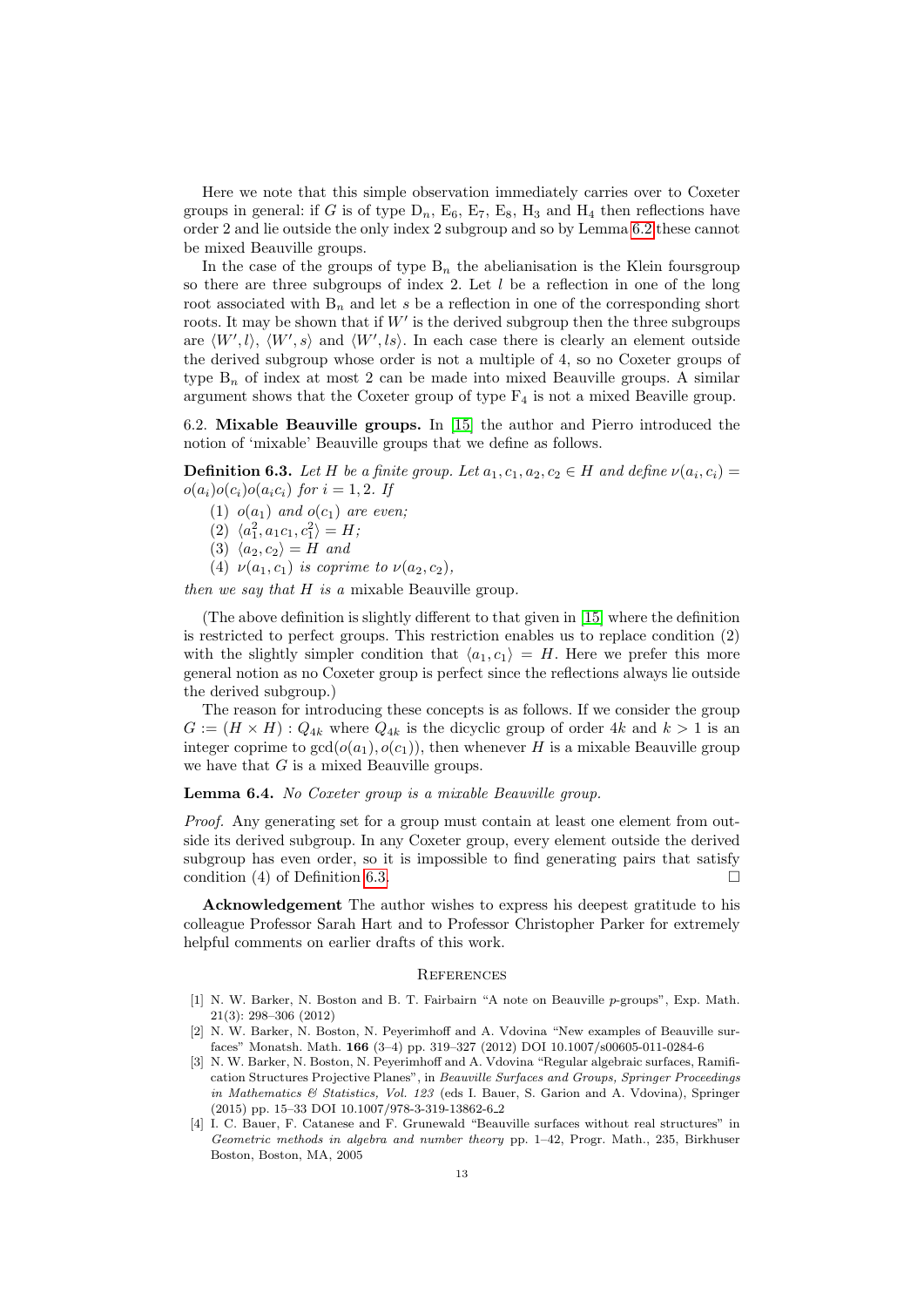- <span id="page-14-3"></span>[5] I. Bauer, F. Catanese and R. Pignatelli "Surfaces of General Type with Geometric Genus Zero: A Survey" in Complex and differential geometry 1–48, Springer Proc. Math., 8, Springer-Verlag, Heidelberg, 2011
- <span id="page-14-2"></span>[6] I. C. Bauer, F. Catanese and F. Grunewald "Chebycheff and Belyi polynomials, dessins denfants, Beauville surfaces and group theory", Mediterr. J. Math. 3 (2006), 121-146
- <span id="page-14-1"></span>[7] F. Catanese "Fibered surfaces, varieties isogenous to a product and related moduli spaces" Am. J. Math. 122 (2000), 1–44
- <span id="page-14-15"></span>[8] B. T. Fairbairn "More on Strongly Real Beauville Groups", to appear in 'SIGMAP 2014' (ed. J.  $\check{S}$ iráň) Springer, 2016
- <span id="page-14-4"></span>[9] B. T. Fairbairn "Recent work on Beauville surfaces, structures and groups", to appear in proceedings of the conference 'Groups St Andrews, St Andrews, 2013' (eds. C. M. Campbell, M. R. Quick, E. F. Robertson and C. M. Roney-Dougal)
- <span id="page-14-16"></span>[10] B. T. Fairbairn, "Strongly Real Beauville Groups", in Beauville Surfaces and Groups, Springer Proceedings in Mathematics & Statistics, Vol. 123 (eds I. C. Bauer, S. Garion and A. Vdovina), Springer (2015) pp. 41–61 DOI 10.1007/978-3-319-13862-6 4
- <span id="page-14-9"></span>[11] B. T. Fairbairn "Some Exceptional Beauville Structures", J. Group Theory, 15(5), pp. 631– 639 (2012) [arXiv:1007.5050](http://arxiv.org/abs/1007.5050)
- <span id="page-14-22"></span>[12] B. T. Fairbairn "Symmetric presentations of Coxeter groups" P. Edinburgh Math. Soc. (2011) 54, 669–683
- <span id="page-14-11"></span>[13] B. T. Fairbairn, K. Magaard and C. W. Parker "Generation of finite simple groups with an application to groups acting on Beauville surfaces" Proc. London Math. Soc. (2013) 107 (4): 744–798. doi: 10.1112/plms/pds097
- <span id="page-14-12"></span>[14] B. T. Fairbairn, K. Magaard and C.W. Parker "Corrigendum to Generation of finite simple groups with an application to groups acting on Beauville surfaces" Proc. London Math. Soc. (2013) 107 (5): 1220 doi: 10.1112/plms/pdt037
- <span id="page-14-23"></span>[15] B. T. Fairbairn and E. Pierro "New examples of mixed Beauville groups", J. Group Theory DOI 10.1515/jgth-2015-0017 [arXiv:1404.7303](http://arxiv.org/abs/1404.7303)
- <span id="page-14-19"></span>[16] G. A. Fernández-Alcober and S. Gül "Beauville structures in finite p-groups" preprint 2015, [arXiv:1507.02942](http://arxiv.org/abs/1507.02942)
- <span id="page-14-8"></span>[17] Y. Fuertes and G. González-Diez "On Beauville structures on the groups  $S_n$  and  $A_n$ " Math. Z. 264 (2010), no. 4, 959–968
- <span id="page-14-10"></span>[18] Y. Fuertes and G. A. Jones "Beauville surfaces and finite groups" J. Algebra 340 (2011) pp 13–27
- <span id="page-14-13"></span>[19] S. Garion, M. Larsen and A. Lubotzky "Beauville surfaces and finite simple groups" J. Reine Angew. Math. 666 (2012), 225–243
- <span id="page-14-14"></span>[20] R. Guralnick and G. Malle "Simple groups admit Beauville structures" J. Lond. Math. Soc. (2) 85 (2012), no. 3, 694–721
- <span id="page-14-21"></span>[21] J. E. Humphreys "Reflection groups and Coxeter groups Cambridge Studies in Advanced Mathematics 29" CUP 1997
- <span id="page-14-5"></span>[22] G. A. Jones "Beauville surfaces and groups: a survey" in 'Rigidity and Symmetry, Fields Institute Commumnications vol. 70' (eds. R. Connelly, A. I. Weiss and W. Whiteley) pp. 205–226, Springer 2014
- <span id="page-14-0"></span>[23] G. A. Jones "Automorphism groups of Beauville surfaces" J. Group Theory 16 (3) pp. 353–381 DOI: 10.1515/jgt-2012-0049,
- <span id="page-14-17"></span>[24] G. A. Jones "Characteristically simple Beauville groups I: cartesian powers of alternating groups" in Geometry, Groups and Dynamics (eds. C. S. Aravinda, W. M. Goldman et. al) Contemp. Math. 639 (2015) pp. 289–306 [arXiv:1304.5444](http://arxiv.org/abs/1304.5444)
- <span id="page-14-18"></span>[25] G. A. Jones "Characteristically simple Beauville groups II: low rank and sporadic groups", in Beauville Surfaces and Groups, Springer Proceedings in Mathematics & Statistics, Vol. 123 (eds I. Bauer, S. Garion and A. Vdovina), Springer (2015) pp. 97–120 DOI 10.1007/978- 3-319-13862-6 7 [arXiv:1304.5450](http://arxiv.org/abs/1304.5450)
- <span id="page-14-6"></span>[26] J. Širáň "How symmetric can maps on surfaces be?" in 'Surveys in Combinatorics 2013' (Simon R. Blackburn, Stefanie Gerke and Mark Wildon eds.), London Math. Soc. Lecture Note Ser. 409 (Cambridge University Press, Cambridge, 2013), 161–238
- <span id="page-14-20"></span>[27] J. Stix and A. Vdovina "Series of p-groups with Beauville structure" Monatsh. Math., 2015, DOI 10.1007/s00605-015-0805-9 [arXiv:1405.3872](http://arxiv.org/abs/1405.3872v2)
- <span id="page-14-7"></span>[28] J. Wolfart "ABC for polynomials, dessins d'enfants and uniformization — a survey" Elementare und analytische Zahlentheorie, Schr. Wiss. Ges. Johann Wolfgang Goethe Univ. Frankfurt am Main, 20, Franz Steiner Verlag Stuttgart, Stuttgart, 313–345 (2006) [http://www.math.uni-frankfurt.de/](http://www.math.uni-frankfurt.de/~wolfart/)∼wolfart/